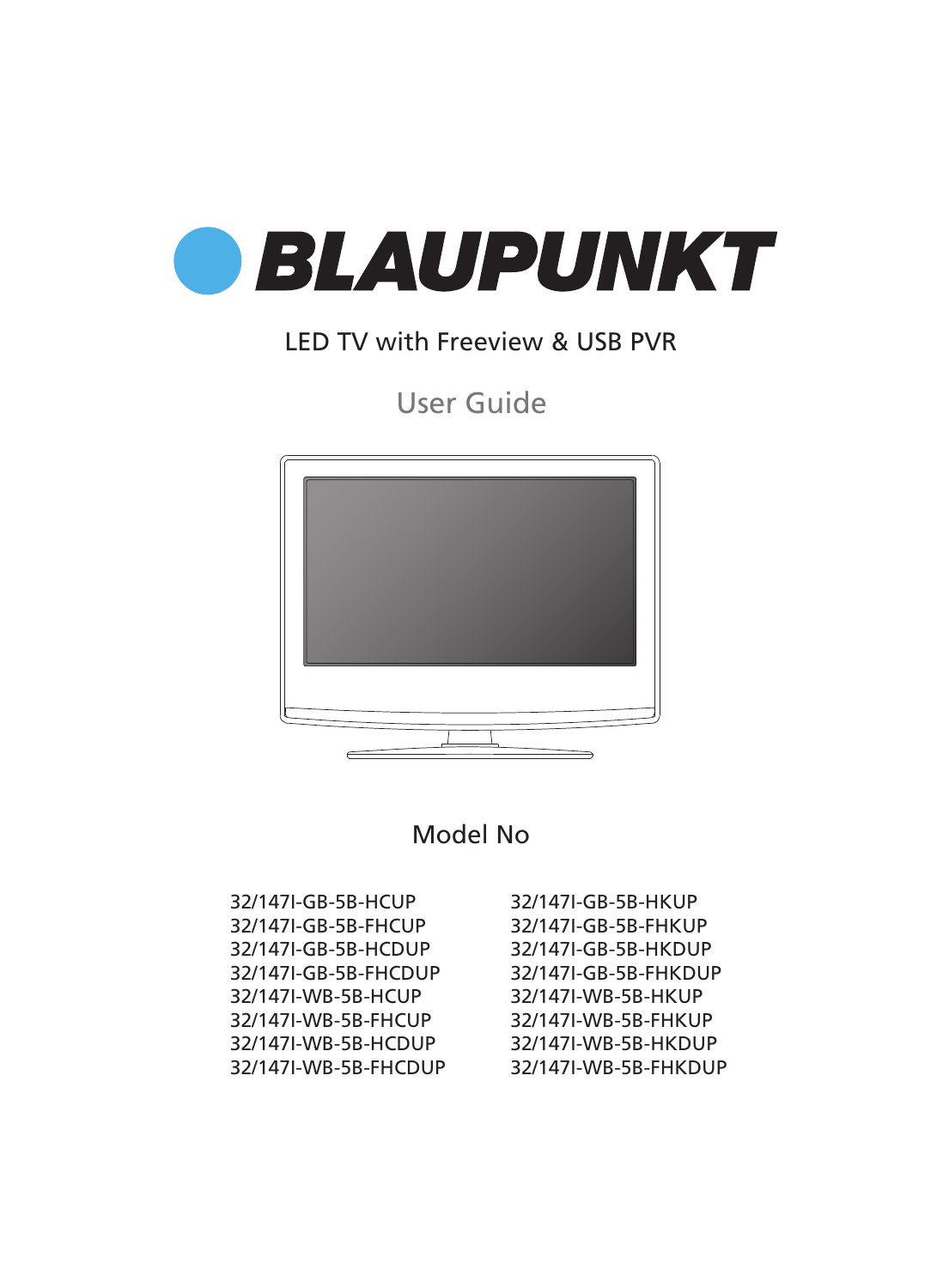# **IMPORTANT SAFETY INSTRUCTIONS**



Please read these instructions. All the safety and operating instructions should be read before the appliance is operated.

#### **Warnings**

- To reduce the risk of fire, electric shock or damage to the television, do not expose it to dust, rain or moisture, or place any objects filled with liquids on or near the television.
- Do not place the television in a confined space, ensure that nothing can obstruct the ventilation openings at the rear of the television.

To prevent spread of fire, keep candles or other open flames away from this product at all times



• Dispose of this television and any components including batteries in an environmentally friendly manner. If in doubt, please contact your local authority for details of recycling.

#### Safety

- For your safety, this appliance is fitted with a fused moulded 3 pin mains plug. Should the fuse need to be replaced, ensure that any replacement is of the same amperage and approved with the BSI mark.
- Never try and replace the mains plug unless you have adequate qualifications and are legally authorised to do so. In the event that a replacement Mains cable is required, contact the manufacturer for a suitable replacement.
- Never use the television if it is damaged in any way.
- Always place the television on a flat level surface avoiding anywhere which may be subject to strong vibration.
- Ensure the television is not placed on top of the power cable as the weight of the television may damage the cable and cause a safety hazard.
- Never place mobile phones, speakers or any other device which may cause magnetic or radio interference with the television. If interference is apparent, move the device causing the interference away from the television.
- To disconnect the apparatus from the mains, please use the switch located on the underside/ rear of the TV. The switch shall remain readily operable.
- When installing on a wall, ensure the TV is at least 5cm from the wall for ventilation
- Ensure that the power switch on the unit and the power plug are always easily accessible.

WARNING: Excessive noise when using earphones and headphones can cause a loss of hearing.

#### Maintenance

- To clean this unit, wipe with a soft, dry cloth. If the surfaces are extremely dirty, use a soft cloth dipped in a soap and water solution or a weak detergent solution.
- Never use alcohol, paint thinner or benzene to clean this unit.
- Before using a chemically treated cloth, read the instructions that came with the cloth carefully.

**CAUTION:** If water or other liquid enters the television through the display panel surface, a malfunction may occur.



### Packaging

- The safest way to transport your item is in the original box/packaging - please save your packaging for this.
- You will need original box/packaging in the event of warranty/service repair or support. We are unable to carry out warranty/service if you are unable to package it correctly.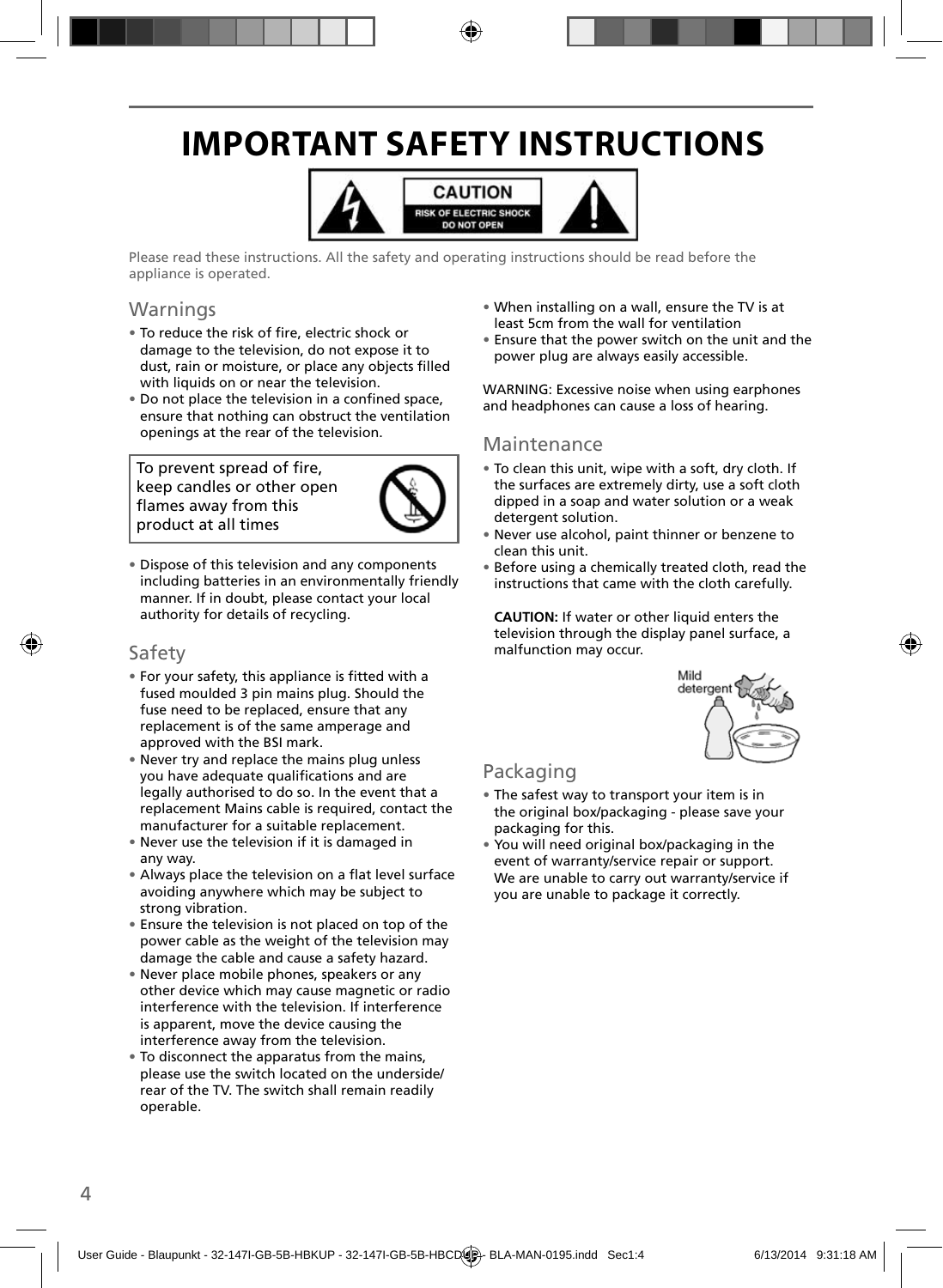# **IMPORTANT SAFETY INSTRUCTIONS**



Please read these instructions. All the safety and operating instructions should be read before the appliance is operated.

Important Information Regarding Use of Video Games, Computers, Captions or Other Fixed Image Displays

The extended use of fixed image program material can cause a permanent "shadow image" on the LCD/LED panel.

This background image is viewable on normal programs in the form of a stationary fixed image. This type of irreversible LCD/LED panel deterioration can be limited by observing the following steps:

- 1. Reduce the brightness/contrast setting to a minimum viewing level.
- 2. Do not display the fixed image for extended periods of time.
- 3. Turn the power off when not in actual use.

Examples of images that you need to watch out for are as follows (this is not an exhaustive list):

- TV Channel Logos: e.g. Shopping channel logos and pricing displays-especially if they are bright and stationary. Moving or low-contrast graphics are less likely to cause ageing of the screen.
- Time Displays
- Teletext: Do not view a stationary page for a long period of time
- TV/DVD Menus: e.g. Listings of DVD disc content
- Pause Mode: Do not leave the TV in pause mode for long periods of time, e.g. When watching DVDs or videos.

**Important** - Once 'shadow image/screen burn' occurs, it will never disappear and is not repairable under warranty.

How do I dispose of this product?

UK: Waste electrical products should not be disposed of with household waste. Separate disposal facilities exist. For your nearest facilities, please see www.recycle-more.co.uk or in store for details.

ROI: Waste electrical products should not be disposed of with household waste. Separate disposal facilities exist. Check with your Local Authority or retailer for recycling advice.

#### **Batteries**

- Do not expose batteries to high temperatures, excessive heat, prolonged sunshine or fire as this may cause leakage, explosion or ignition.
- Observe the correct polarity when inserting batteries.
- Do not use different types of batteries together or mix old and new batteries.
- Dispose of batteries in an environmentally friendly way.
- Certain regions may regulate the disposal of batteries. Please consult your local authority.





### **TV Models with built in DVD players**



This caution label is located on the rear panel of the unit

THIS UNIT IS A CLASS 1 LASER PRODUCT. THIS UNIT USES A VISIBLE LASER BEAM WHICH COULD CAUSE HAZARDOUS RADIATION EXPOSURE IF DIRECTED. BE SURE TO OPERATE THE PLAYER CORRECTLY AS INSTRUCTED. WHEN THIS UNIT IS PLUGGED INTO THE WALL OUTLET, DO NOT PLACE YOUR EYES CLOSE TO THE OPENINGS TO LOOK INTO THE INSIDE OF THIS UNIT. USE OF CONTROLS OR ADJUSTMENTS OR PERFORMANCE OF PROCEDURES OTHER THAN THOSE SPECIFIED HEREIN MAY RESULT IN HAZARDOUS RADIATION EXPOSURE.

DO NOT OPEN COVERS AND DO NOT REPAIR YOURSELF. REFER SERVICING TO QUALIFIED PERSONNEL.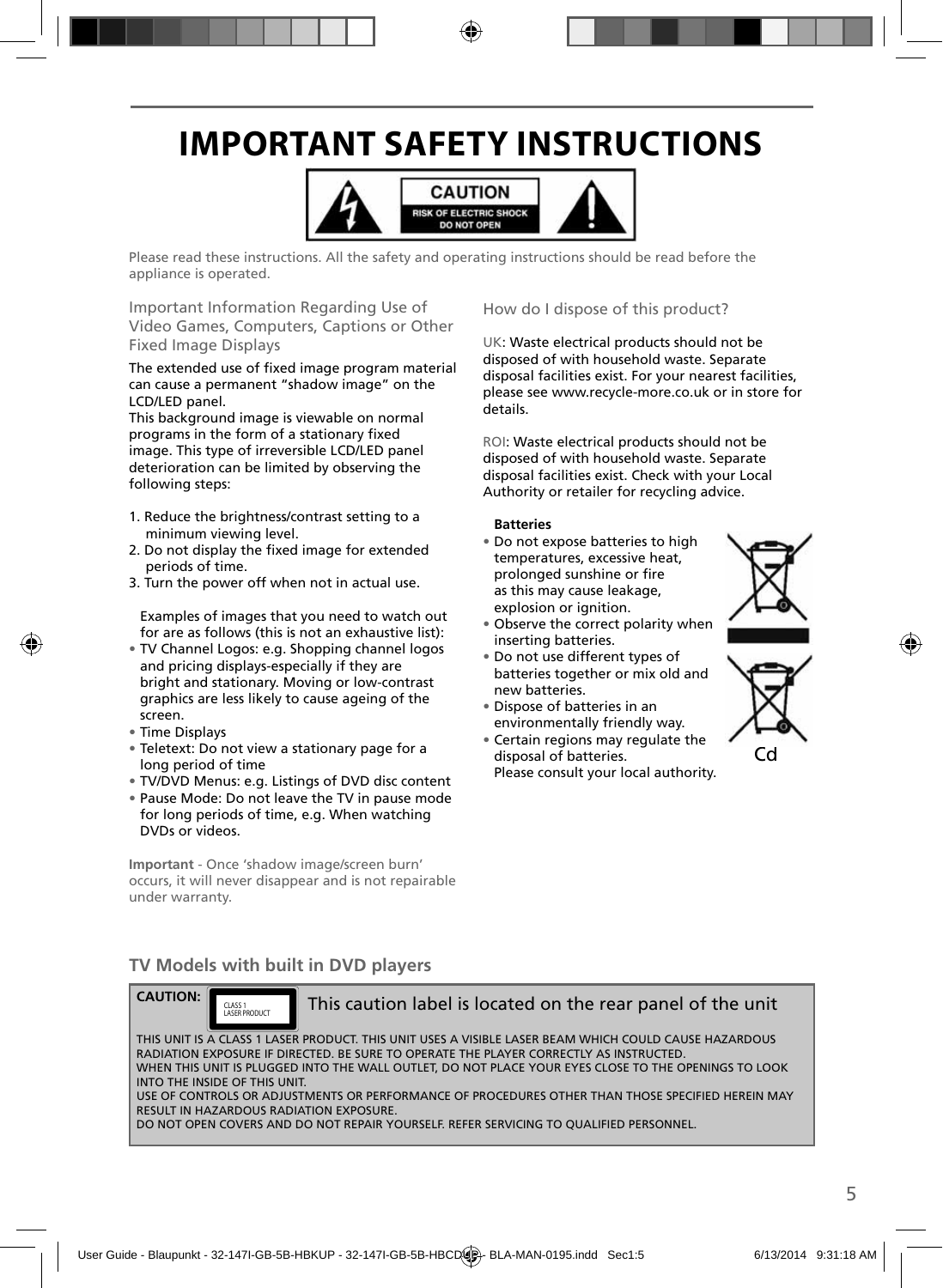### **CONTENTS**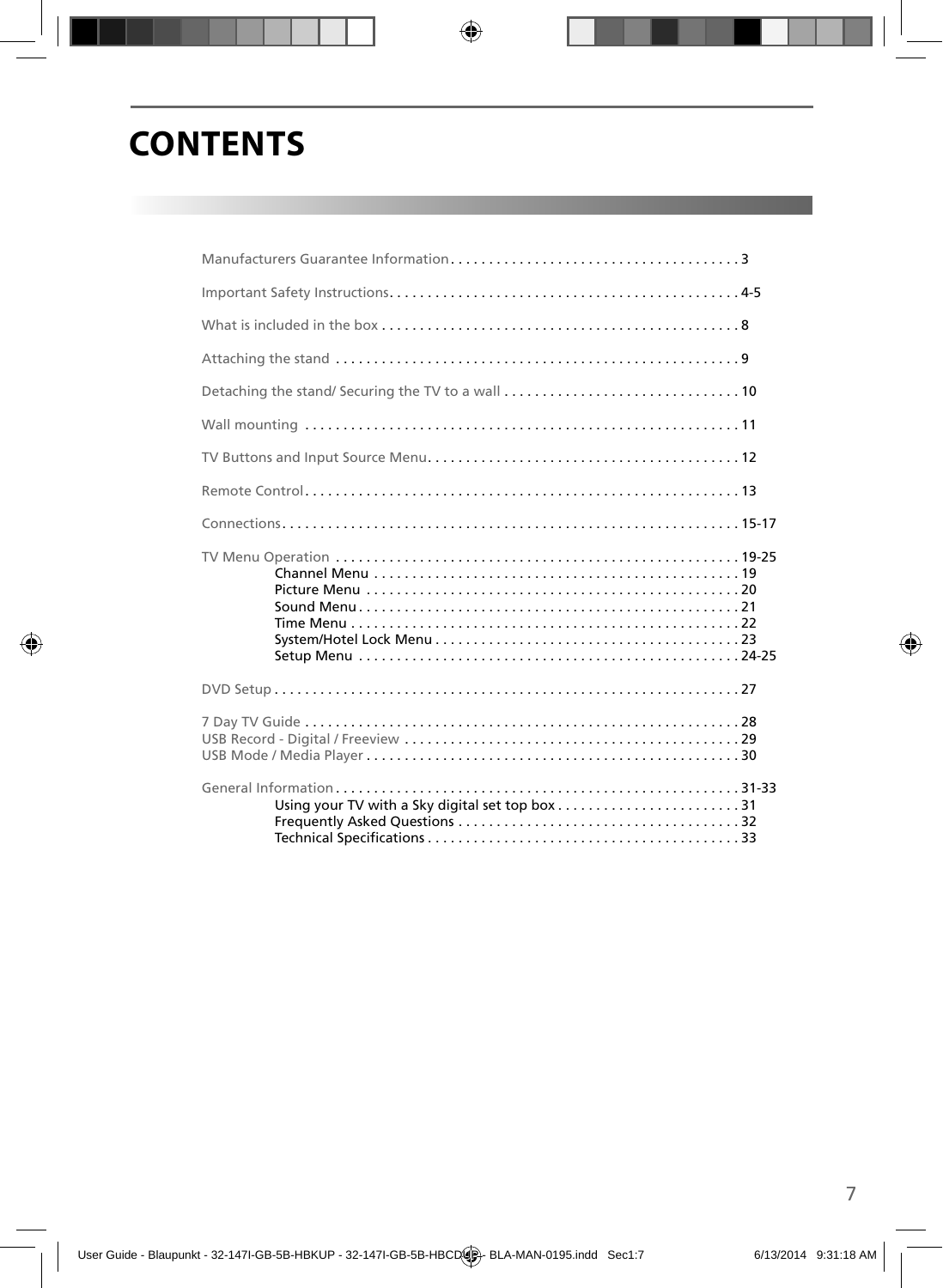# **WHAT IS INCLUDED IN THE BOX**

#### Accessories

Included with this TV are the following accessories

#### 1 x User Guide



1 x Quick Start Guide

Quick Start Guide

#### 1 x TV



1 x RF Cable



#### 1 x Remote Control



2 x AAA Batteries



1 x Stand Installation Pack (Includes stand base, stand neck & screws)



1 x Mini Component / YPbPr



Please save your packaging as you will need this in the event of warranty/service repair or support. We are unable to carry out warranty/service if you are unable to package it correctly. The safest way to package your item in the event of warranty/service repair is in it's original box/packaging.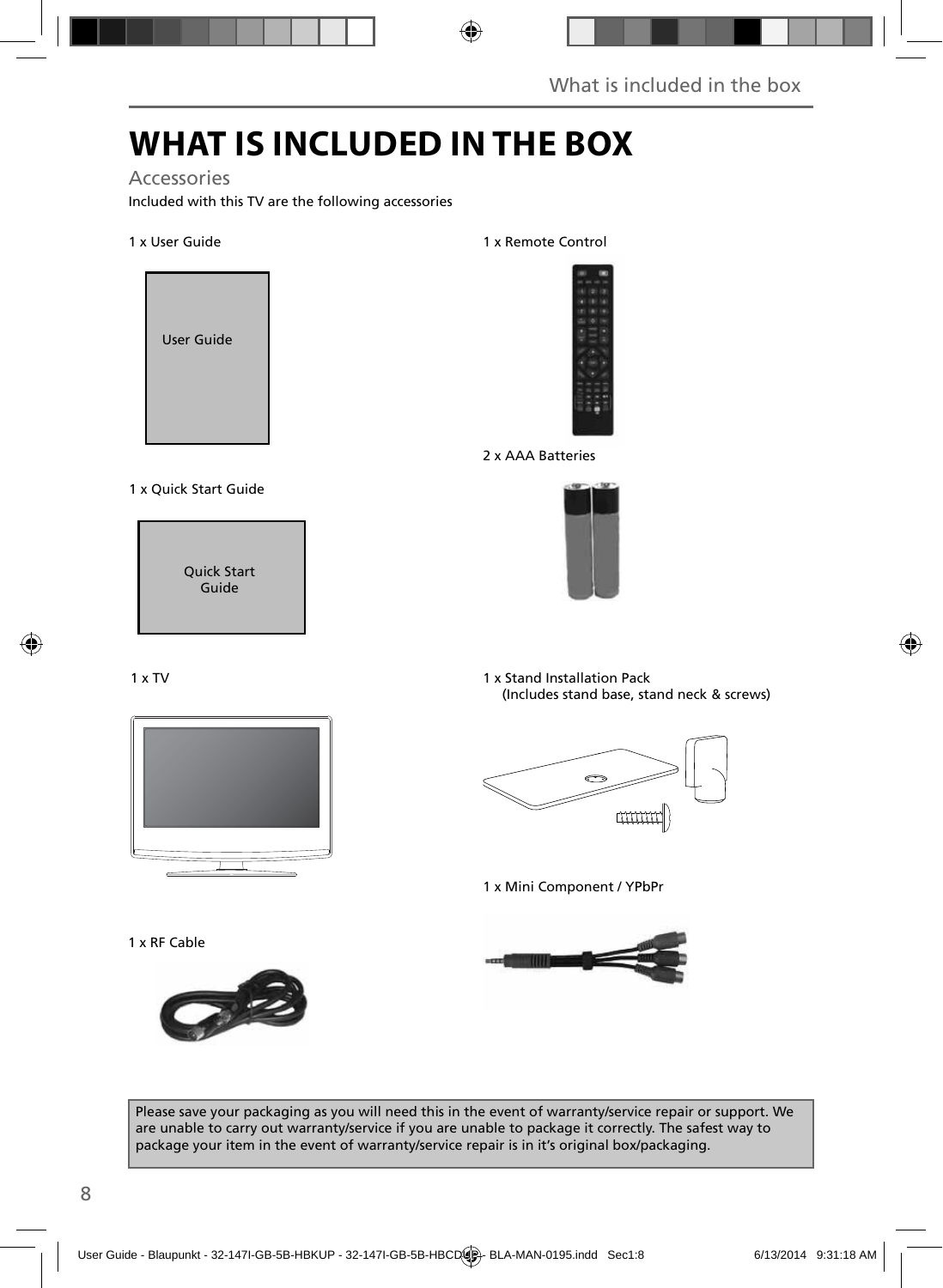# **ATTACHING THE STAND**

### Attaching the stand

To complete the stand installation you will require a cross head screw driver





(fig.1) Secure the neck to the TV by using the 4 x M(4x12) screws provided.



(fig.2) Peel off the protective plastic cover then attach the stand base to the stand neck.



a) Ensure the cross head screw driver tip fits correctly into the head of the screw and that it is not too big or small.

**b)** Screw in all screws individually and partially before tightening all of the screws individually and partially until they are fully inserted.

**c)** If they become very tight try loosening them slightly and then retightening them once again as this will continue the process of creating the thread for the screws.

(fig.3) Secure the base to the neck by using the 4 x ST(4x20) screws provided.

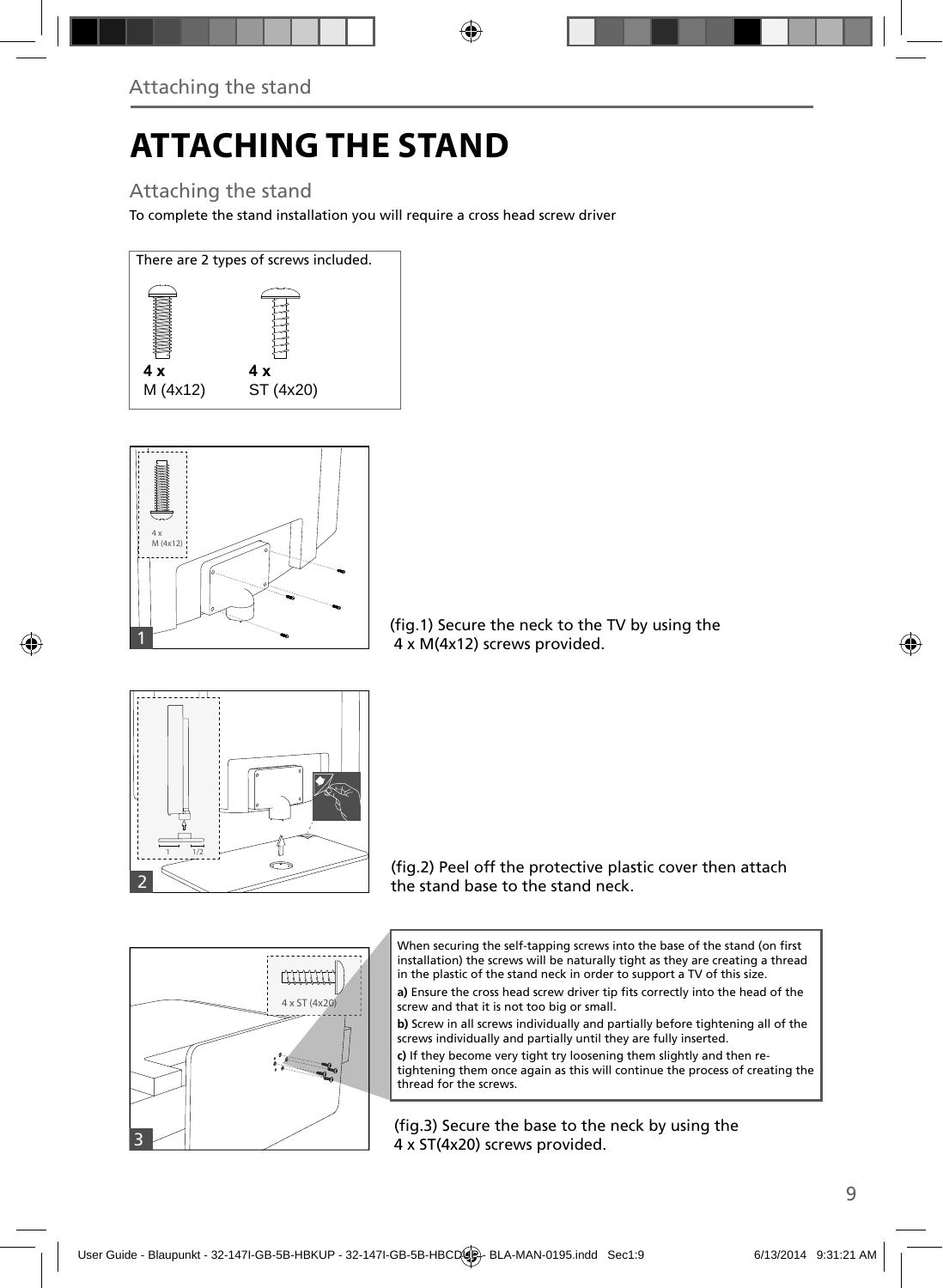# **DETACHING THE STAND**

### Detaching the stand

Remove the screws highlighted then remove the stand base and neck from the rear of the TV set.



### Securing the TV to a Wall

For maximum security in the home when using a TV with its stand anti-tip straps should be fitted. These are available from supermarket websites and other websites and are an easy, inexpensive and effective way of ensuring your TV stays safely upright. Straps are designed to be attached to the rear of the TV and then tethered to the wall of the furniture the TV is stood on, if wood. (The 2 images should appear underneath this text).

Note - Please ensure that children do not climb on the TV set.

**A)** Using one or both of the top wall-mounting holes and screws (the screws are already supplied in the wall mounting holes) fasten one end of the fastening cord/s to the TV.

**B)** Secure the other end of the fastening cord/s to your wall. (you will need screws/fixings suitable for your wall type - available separately from most DIY stores).





The Royal Society for the Prevention of Accidents is urging people to take care with flat-screen televisions.

RoSPA stated in 2010 that "Toddlers are particularly at risk of pulling flat-screen televisions on to themselves. They are unsteady on their feet and are attracted by colourful television images."

The risk is increased as televisions become lighter.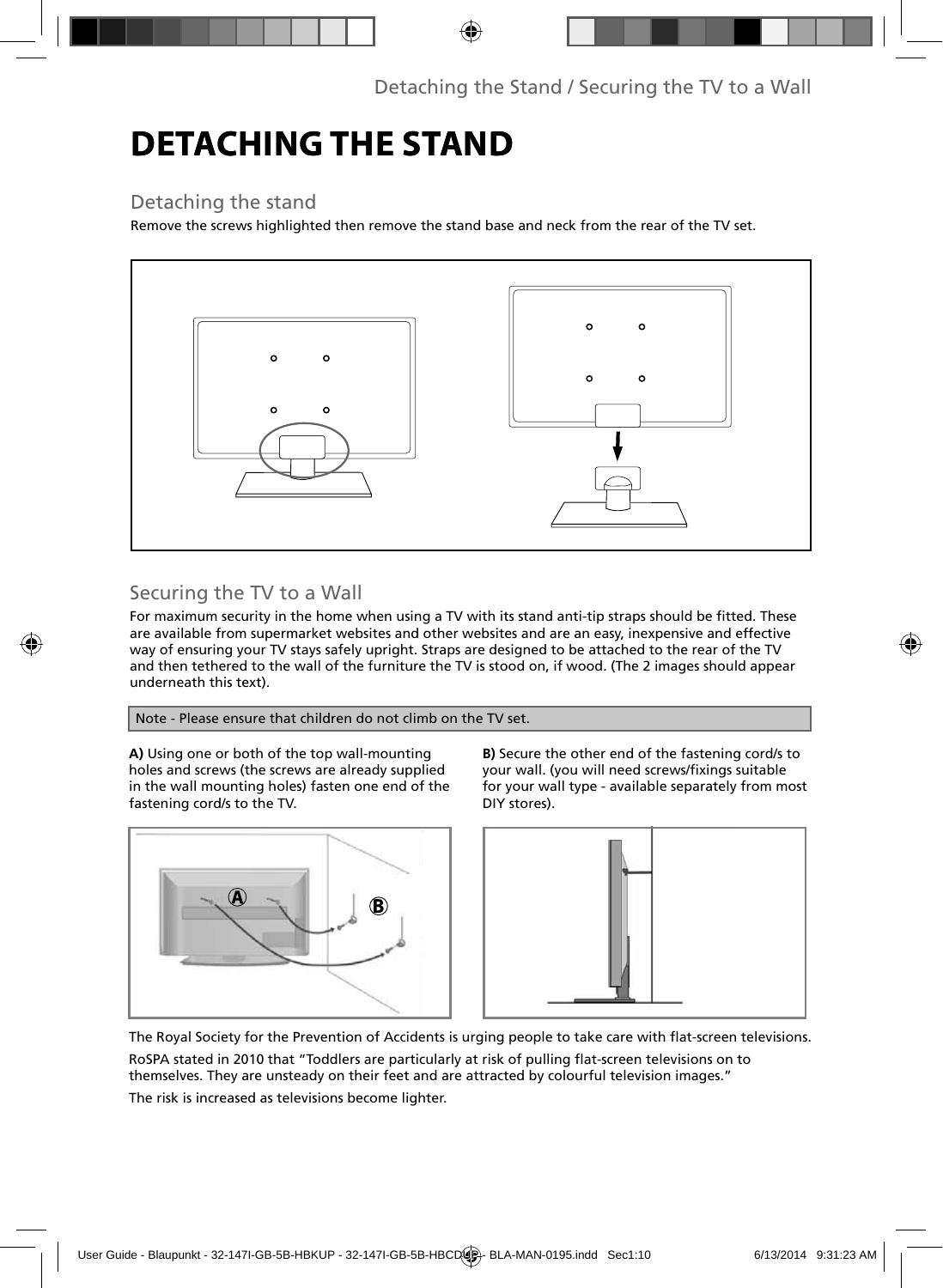# **WALL MOUNTING**

### Wall mounting the TV

IMPORTANT - Before drilling any holes in the wall ensure you are not drilling where there could be any electric wires, water or gas pipes.



1) Remove the four screws highlighted that are supplied in the wall mounting holes.

2) The wall mount can now be easily attached to the mounting holes on the rear of the TV.

For optimum viewing, if wall mounting the TV higher than eye level, the TV should be tilted downwards so that the TV's screen is 'face on'. See fig 1 and 2

For VESA wall mounting information please refer to the Technical Specification page.

Important – If wall mounting this TV, only use the screws already provided in the wall mounting holes. Using other screws which are longer could cause irreparable damage to internal parts.

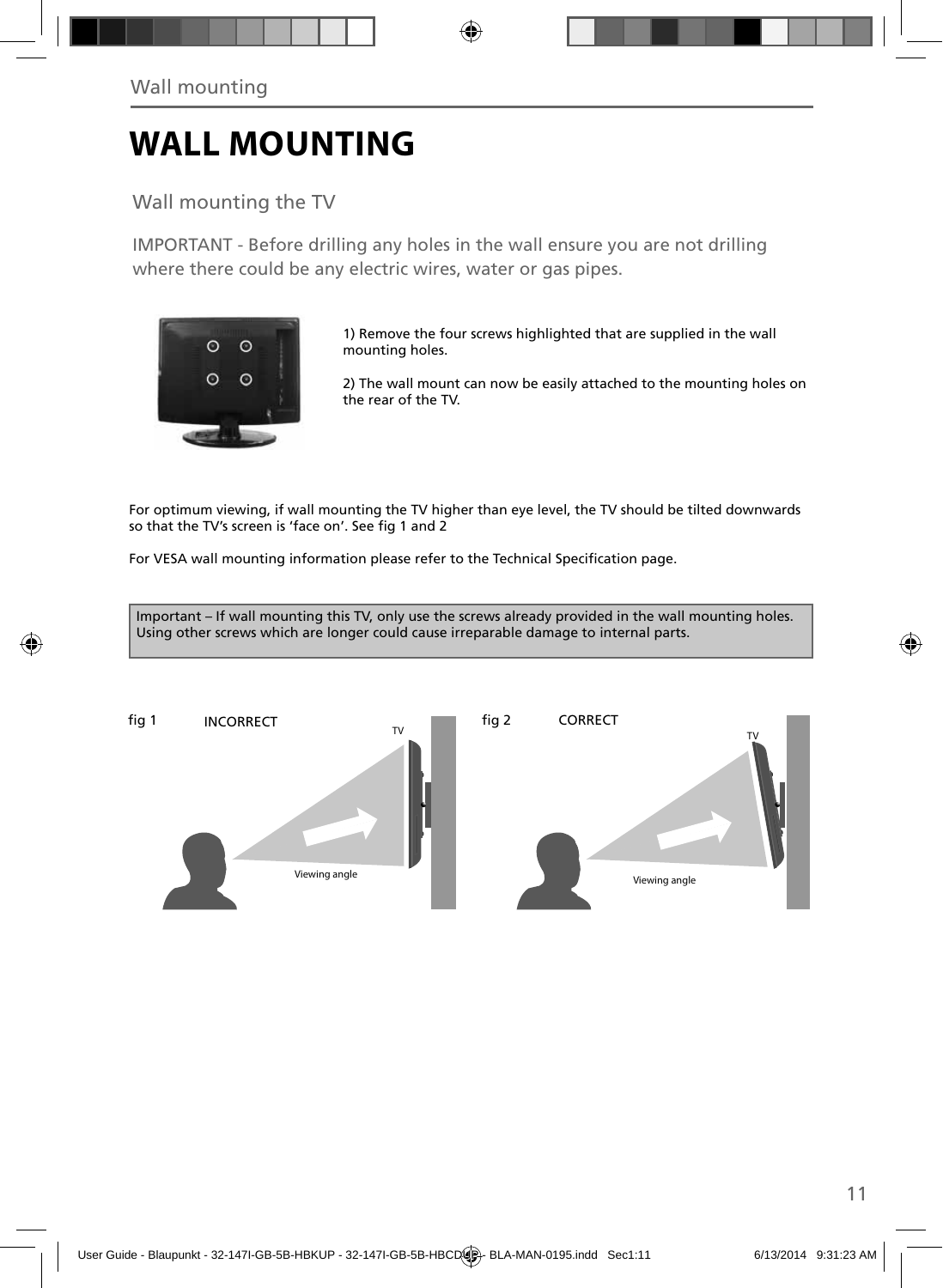# **TV BUTTONS & SOURCE MENU**

**This information is for models without built in DVD players**



- Volume down and menu left 1 1
- 2 Volume up and menu right **Example 2** 2
- 3 Programme/Channel down and menu down | 3
- 4 Programme/Channel up and menu up  $\begin{array}{|c|c|c|}\n\hline\n\end{array}$
- Displays Menu/OSD 5 5
- Displays the input source menu 6 6
- 7 Standby Power On/Off **The Contract of Contract Contract Contract Contract Contract Contract Contract Contract Contract Contract Contract Contract Contract Contract Contract Contract Contract Contract Contract Contract Co**

### Choosing Mode Input/Source

To switch between the different input/ connections.

A) Using the buttons on the remote control:

1) Press [SOURCE] - The source menu will appear. 2) Press  $[V]$  or  $[N]$  to select the input you require. 3) Press [OK].

- B) Using the buttons on the Television:
- 1) Press [SOURCE].

2) Scroll up / down using CH+/ CH- buttons to the input/source you require. 3) Press Vol+ to change input/source to the one selected.

#### **This information is for models with built in DVD players**





Example of Source menu depending on the TV model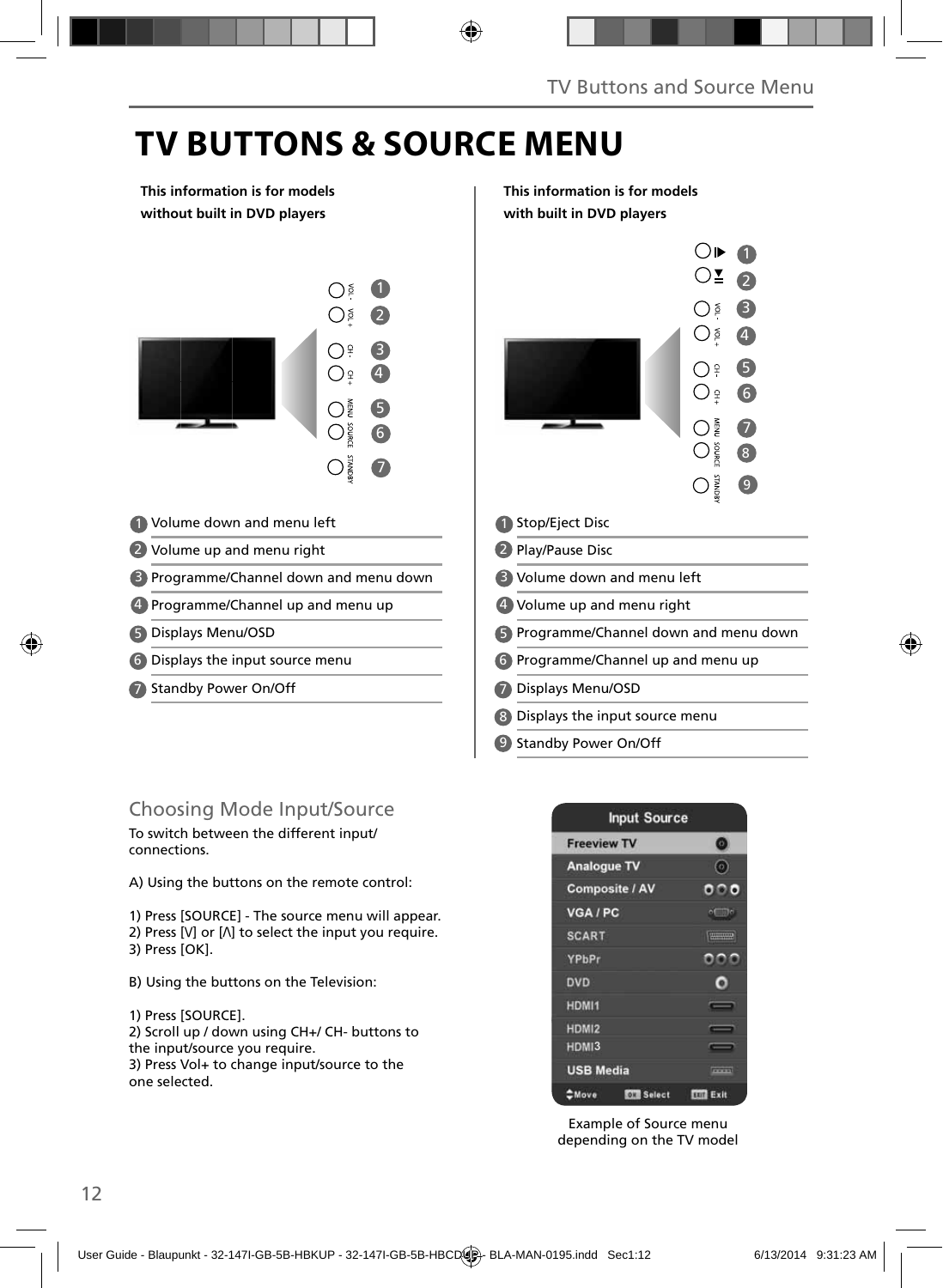# **REMOTE CONTROL**

|                                       | STANDBY - Switch on TV when in standby or vice versa<br>MUTE - Mute the sound or vice versa<br>DTV - Switch to Digital source<br>RADIO - Switch to radio whilst in Digital source<br>USB - Switch to USB source<br>@ DVD - Switch to DVD source                                                                                                                                                                                                                                                                                                                                                             |
|---------------------------------------|-------------------------------------------------------------------------------------------------------------------------------------------------------------------------------------------------------------------------------------------------------------------------------------------------------------------------------------------------------------------------------------------------------------------------------------------------------------------------------------------------------------------------------------------------------------------------------------------------------------|
|                                       | NUMBER BUTTONS - 0 - 9 to select a TV channel directly.<br>TV GUIDE - Opens the 7 Day TV Guide (Digital mode)<br>$\mathbb{C}$ - To return to the previous channel viewed                                                                                                                                                                                                                                                                                                                                                                                                                                    |
| 3)                                    | VOL (+/-) - To increase / decrease the sound level<br>P.MODE - Scrolls through picture mode options<br>S.MODE - Scrolls through sound mode options<br>FAV - To display favourites menu<br>$CH (+/-)$ - To increase or decrease the channel being watched<br>MENU - To display OSD menu<br>EXIT - To exit all menus<br>(A/V/4/M/OK) - Allows you to navigate the on-screen menus<br>and adjust the system settings to your preference<br>SOURCE - To display the input/source menu<br>INFO - Press once for now/next channel information<br>Press twice for programme information about current<br>programme |
|                                       | ASPECT - To switch the screen between the different picture<br>formats<br>SLEEP - Press repeatedly to cycle through the sleep options<br>AUDIO - To change the audio language (if available)<br>SUBTITLE - To switch the dialogue at the bottom of the screen<br>(on/off)<br>TEXT - To enter/exit Teletext (Analogue TV)<br>TEXT HOLD - Teletext mode - Hold current page which is<br>displayed (Analoque TV)                                                                                                                                                                                               |
|                                       | DISPLAY - To switch off the screen when listening to radio<br>@ TEXT/DVD ZOOM - Zoom function for Teletext and DVD<br>DVD MENU/RECORD - Access the DVD root menu and USB<br>record function<br>- To restart the current chapter                                                                                                                                                                                                                                                                                                                                                                             |
| ▭◉                                    | - To advance forward to the next chapter<br>• To stop the playback/Eject Disc<br>(To EJECT the disc press/hold the ■▲ button for 4 seconds)<br>- To play in fast rewind mode<br>- To play in fast forward mode<br>- To play/pause                                                                                                                                                                                                                                                                                                                                                                           |
|                                       | ⊙ b> DVD SETUP/REC LIST - Opens up DVD Menu or Opens the list<br>of what has been previously recorded<br>□ ⊙ iD GOTO - To go to a specific chapter<br>A-B - Press once to set point, press a second time to return<br>to point<br>@ ANGLE - Select different angle of DVD<br>3D - Change to 3D mode                                                                                                                                                                                                                                                                                                         |
| ■(の) ゆうしょう じゅうかい うけんしゅう しゅうしゅう しゅうしゅう | REPEAT - To repeat playback                                                                                                                                                                                                                                                                                                                                                                                                                                                                                                                                                                                 |
|                                       |                                                                                                                                                                                                                                                                                                                                                                                                                                                                                                                                                                                                             |



For Models with Integrated DVD players  $\left(\bigcirc\right)$ 

For Models with PVR Function

顾  $\Box$ 

For Models with USB Playback

 $\heartsuit$ For Models with 3D Feature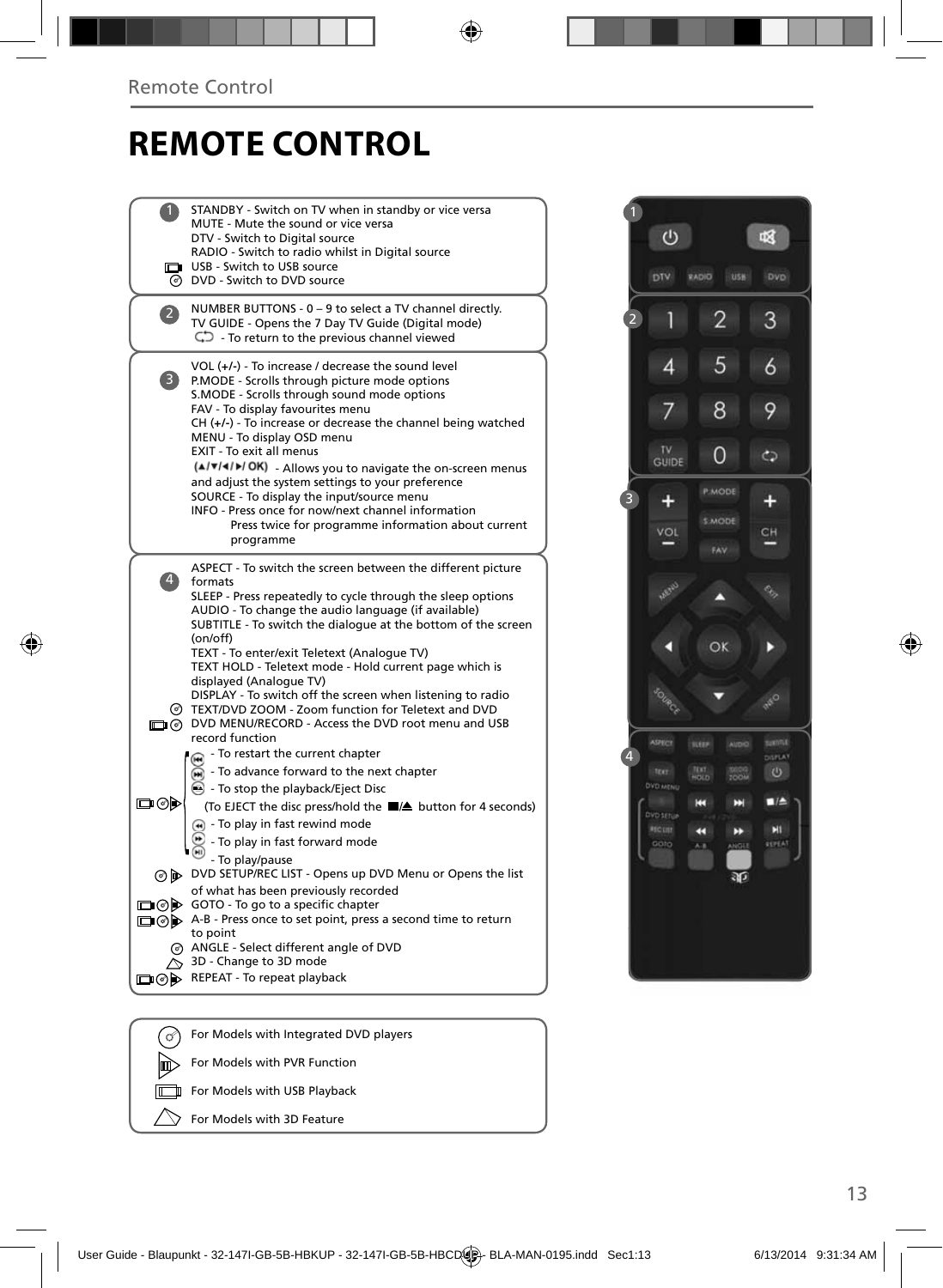# **CONNECTIONS**



| $\circledcirc$<br>COAX | HDM 1                 | HDM 2                      | <b>HANARY</b><br><b>SCART</b> |                         | O<br>VGA/PC(Audio in)          | (⊞Bo<br>O<br><b>VGA/PC IN</b> | ⊚<br>RF IN                           |
|------------------------|-----------------------|----------------------------|-------------------------------|-------------------------|--------------------------------|-------------------------------|--------------------------------------|
| Ά                      | ß                     |                            |                               |                         |                                | н                             | G                                    |
| O<br>AV IN             | O<br>O<br>L<br>R      | HDM 3                      | USB                           | $\circledcirc$<br>YPbPr | <b>Inc</b><br><b>CICARD IN</b> |                               | O<br>Ā<br><b>EARPHONE</b>            |
| Œ                      |                       |                            |                               |                         |                                |                               |                                      |
| A                      | <b>COAX Audio Out</b> | <b>Digital Coax Output</b> |                               | A                       | AV IN                          | Video Input                   |                                      |
| 8                      | HDMI <sub>1</sub>     | <b>HDMI</b> Input          |                               | a                       | R/L                            | and component/ YPbPr          | R/L Audio shared for Video/Composite |
| $\bullet$              | HDMI <sub>2</sub>     | <b>HDMI</b> Input          |                               | a                       | HDMI3                          | <b>HDMI</b> input             |                                      |
| $\bullet$              | <b>SCART</b>          | <b>SCART Input</b>         |                               | <sup>6</sup>            | <b>USB</b>                     | USB port                      |                                      |
| O                      | VGA PC Audio In       | 3.5mm PC audio input       |                               | G                       | YPbPr                          |                               | HD input (Ypbpr)                     |
| O                      | VGA PC                | VGA-PC input               |                               | $\bf{M}$                | CI CARD IN                     |                               | Common Interface module              |
| Θ                      | RF IN                 | RF / TV Aerial Input       |                               | $\bf \Omega$            | Earphones                      |                               | Earphone Input                       |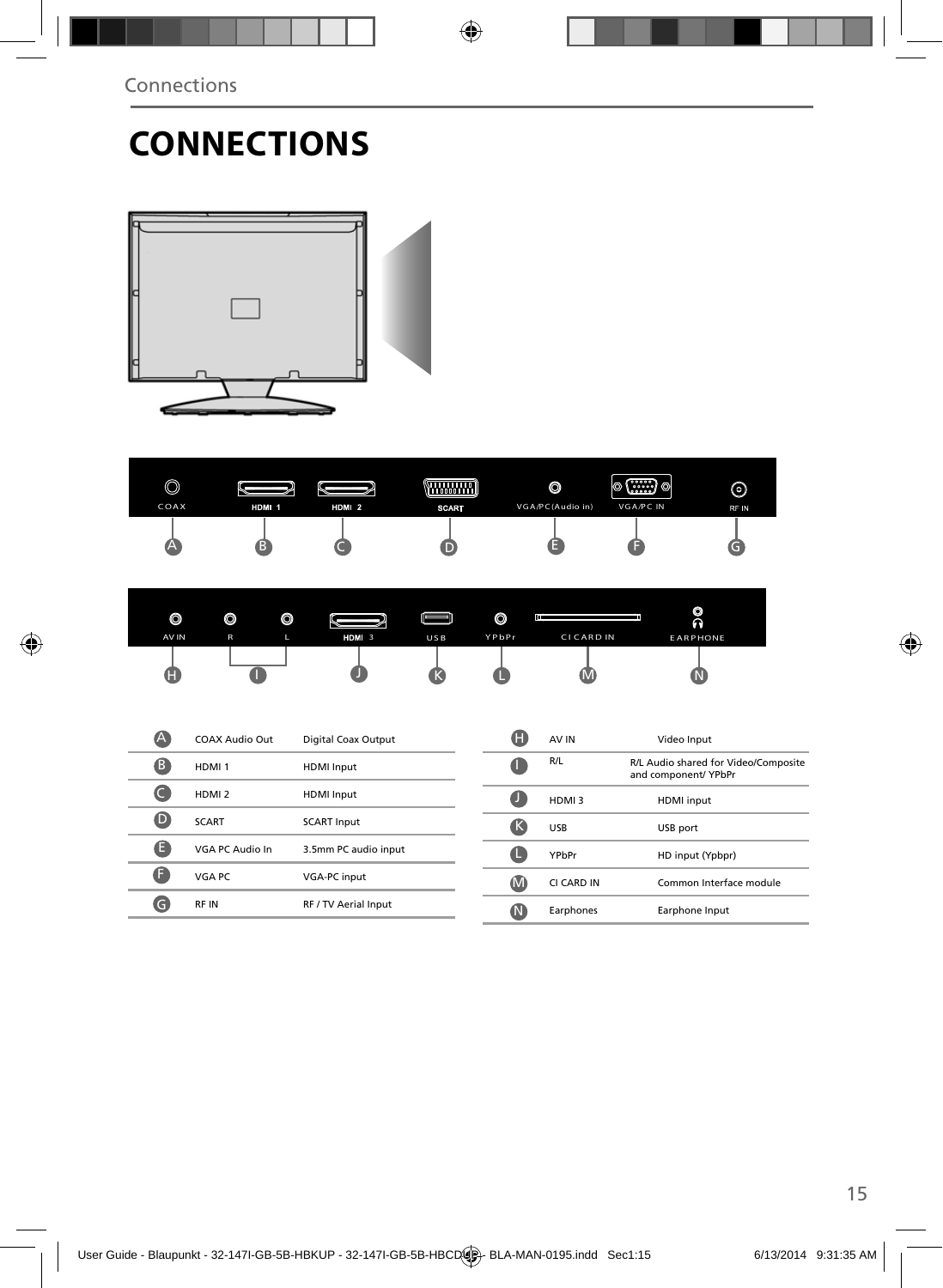# **CONNECTIONS**

Note: Connecting cables are shown for example only and may not be included. Please check 'What Is Included In The Box' page.

### Connecting to a device with Composite AV/Video output

TV Source should be set to Video



### Connecting to a device with SCART output

TV Source should be set to SCART



### Connecting to a device with HDMI output

A HDMI cable can output both video and audio and enables you to enjoy digital-quality video and audio with minimal loss of quality.

TV Source should be set to the corresponding HDMI port (HDMI 1, HDMI 2 etc)



Note: To use this model TV as a PC/laptop monitor it will need to be connected via the VGA input, it can not be used as a PC/laptop monitor via the HDMI input. The HDMI Input is provided to view digital content with compatible external devices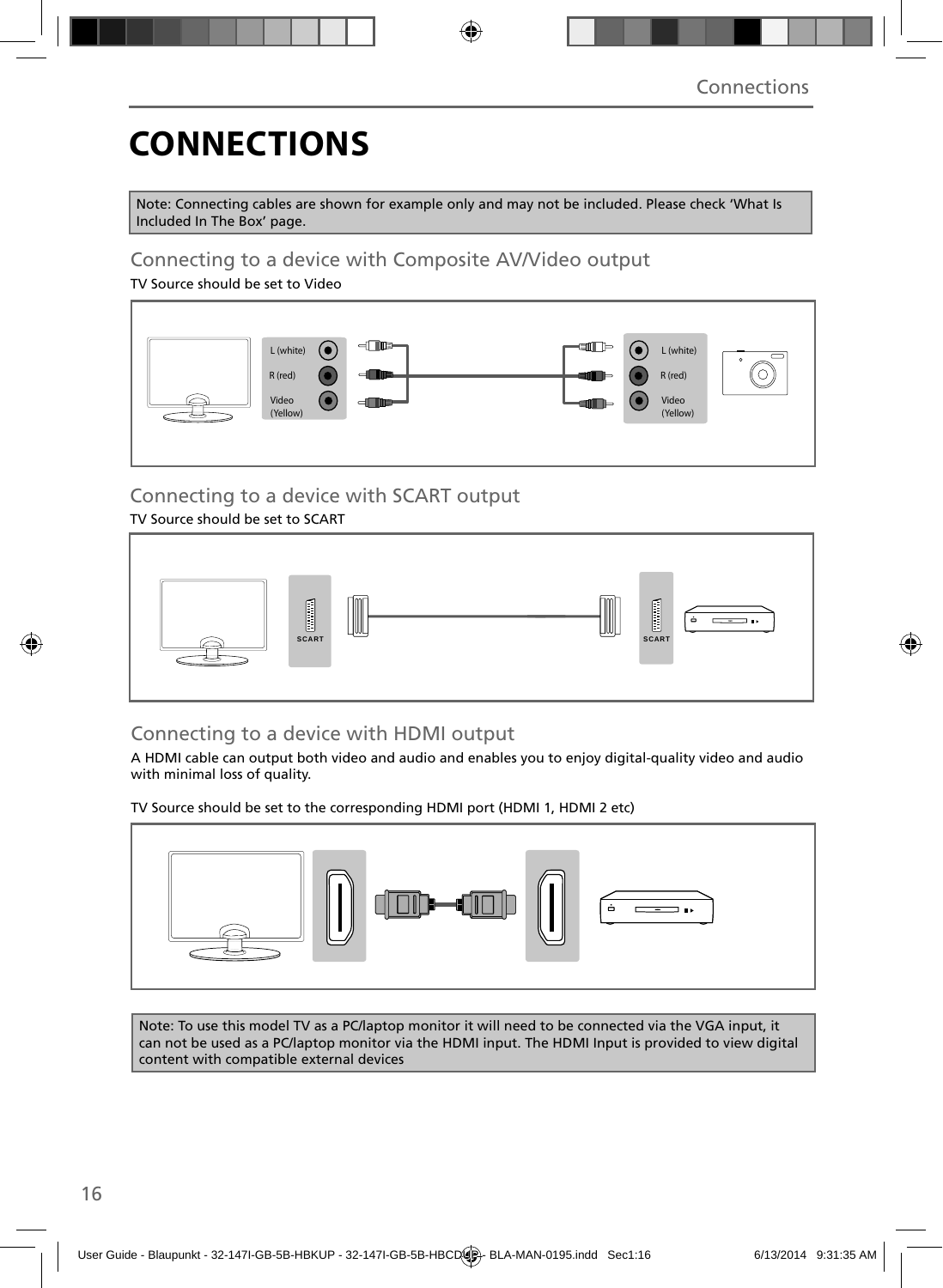# **CONNECTIONS**

### Connecting to a device with Component/YPbPr output

If you are supplied with a cable from the device which has RED, GREEN, BLUE, RED & WHITE connectors you must connect via Component (for picture) and by phono cable (for sound).

TV Source should be set to Component.



Connecting to a device with VGA/PC output (Laptop or Desktop Computer) TV Source should be set to VGA/PC



### Connecting to an external audio device (Amplifiers, Surround Sound, Sound Bars etc)

When connecting via the TV's 3.5mm Earphone output, this will disable the TV speakers.

There are two options to connect a device via the 3.5mm Earphone Output.

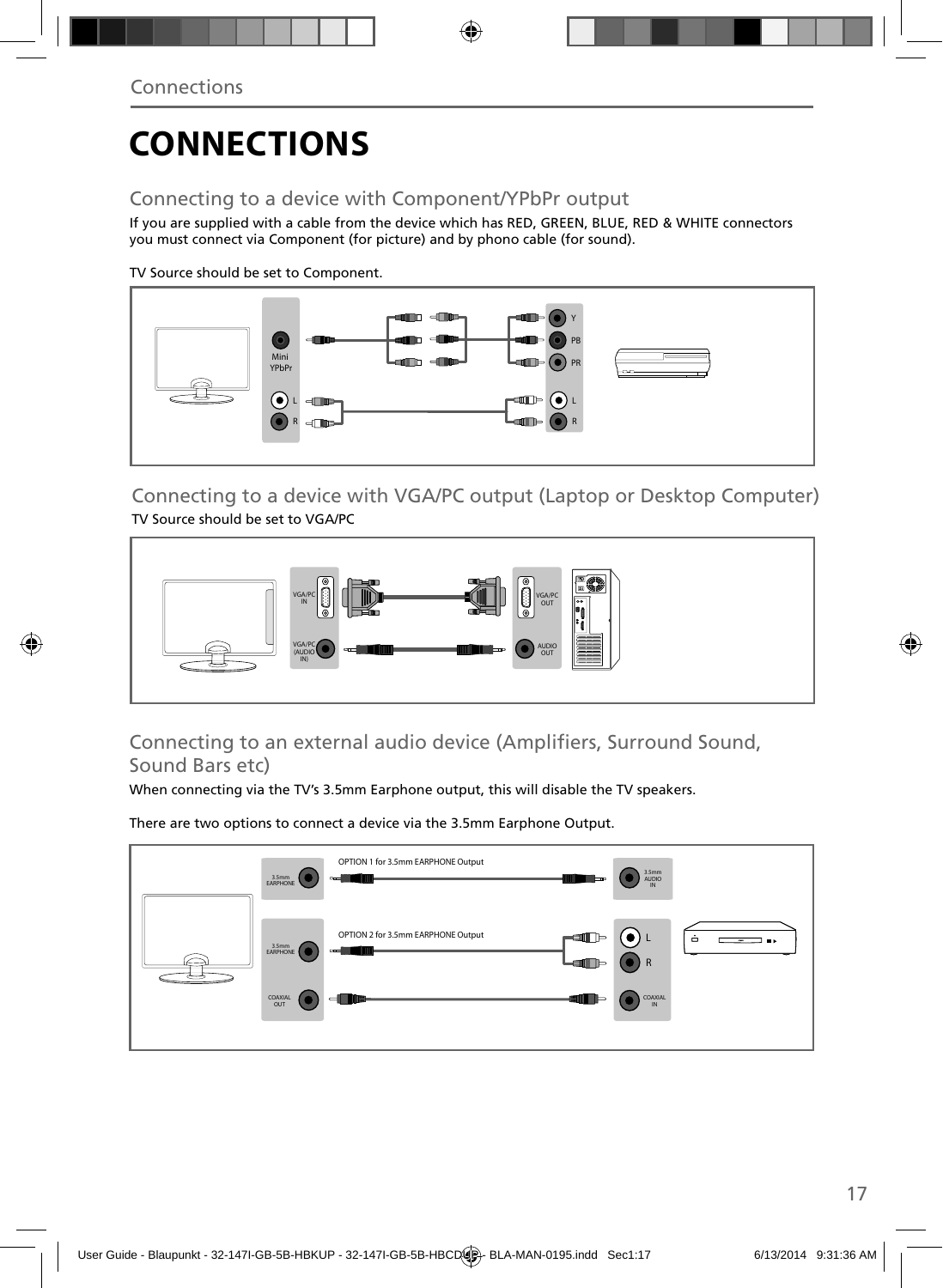### **CHANNEL MENU**





To access this menu, press [MENU] button on the remote control. To enter a menu press [OK]

If you wish to make changes to any of the default settings, use the scroll  $\blacktriangle \blacktriangledown \blacktriangleright \blacktriangleleft$  buttons. To confirm any settings press [OK] button. To exit this menu at anytime, press [EXIT] button.

Auto Tuning - Allows you to retune the television for all digital channels, digital radio stations and

#### analogue channels

Analogue Manual Tuning - Allows you to manually tune your analogue signal

Freeview Manual Tuning - Allows you to manually tune your digital signal

Channel Edit - Allows you to delete, move, skip and add favourite channels

| <b>Channel Edit</b>           |              |
|-------------------------------|--------------|
| BBC <sub>1</sub><br>61        | onv          |
| BBC <sub>2</sub><br>2         | otv          |
| 3<br>ITVI                     | otv          |
| Channel 4<br>4                | otv          |
| 5<br>five                     | otv          |
| BBC <sub>3</sub><br>6         | DTV          |
| 7 BBC4                        | onv          |
| 8<br>IV2                      | onv          |
| SKY1<br>g                     | onv          |
| <b>10 SKY2</b>                | <b>OTV</b>   |
| Delete<br>FreeTV<br>Move<br>٠ | Skip         |
| <b>ED Fav</b><br>OK<br>Select | Manu<br>Back |

Schedule List - Lists your programme reminders

Signal Information - Allows you to view signal frequency, signal quality and signal strength CI Information - Pay per view services require a "smartcard" to be inserted into the TV. If you subscribe to a pay per view service the provider will issue you with a 'CAM' and a "smartcard". The CAM can then be inserted into the COMMON INTERFACE PORT (CI Card In)

Tip: If you do not press any buttons for 30 seconds, the menu will automatically exit. You can change the length of time before the menu exits automatically - see 'Menu Duration' in the Setup Menu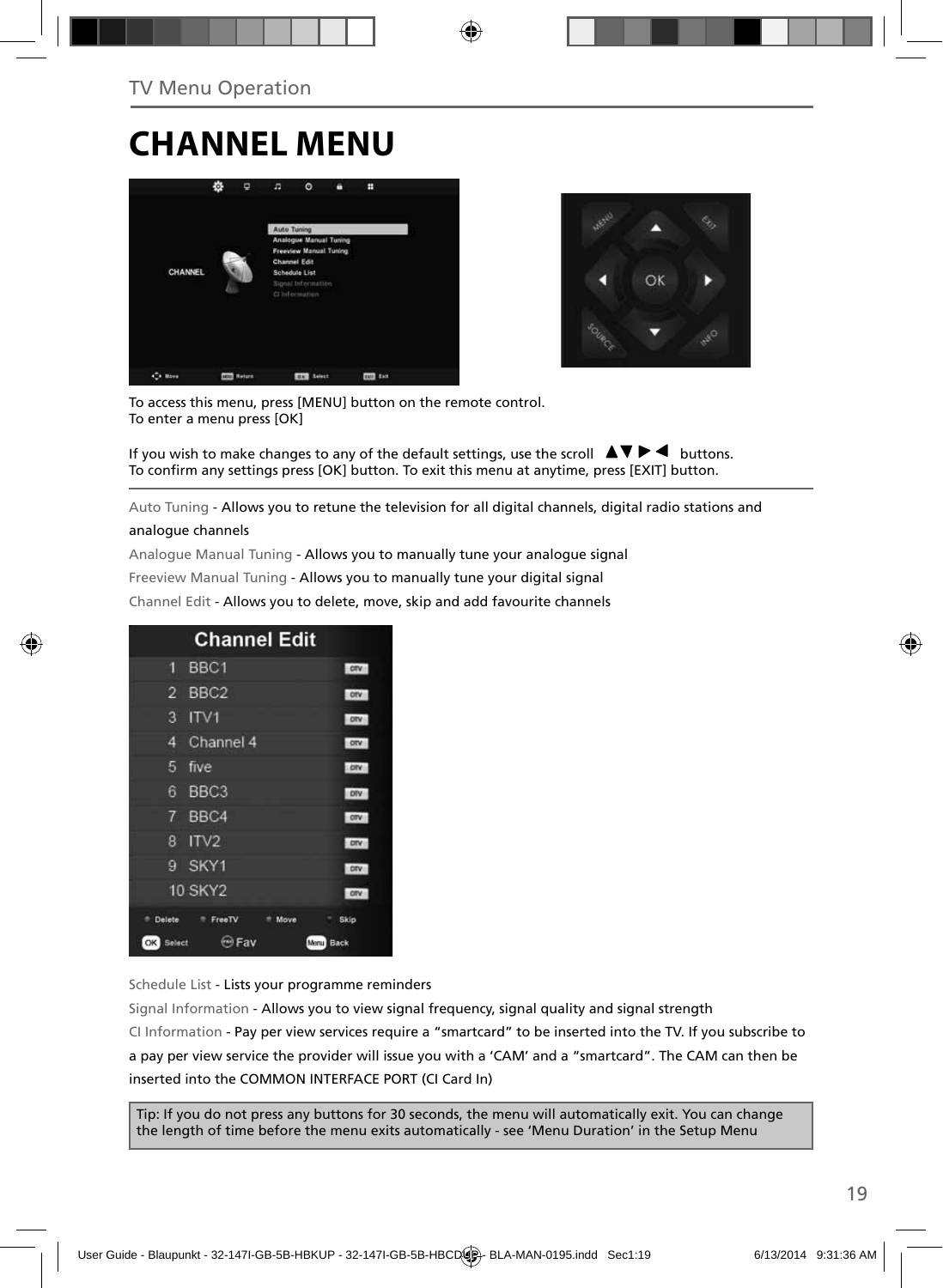# **PICTURE MENU**





To access this menu, press [MENU] button on the remote control and scroll right. To enter a menu press [OK]

If you wish to make changes to any of the default settings, use the scroll  $\Delta \nabla \blacktriangleright$   $\blacktriangleleft$  buttons. To confirm any settings press [OK] button. To exit this menu at anytime, press [EXIT] button.

|                                                          | Picture Mode - Choose from the following presets.          |  |  |  |  |
|----------------------------------------------------------|------------------------------------------------------------|--|--|--|--|
| Dynamic<br>Recommended settings for fast moving pictures |                                                            |  |  |  |  |
| Standard                                                 | Standard settings                                          |  |  |  |  |
| Set to be lighter in colour and less bright<br>Mild      |                                                            |  |  |  |  |
| Personal                                                 | Lets you manually alter all the settings                   |  |  |  |  |
| Economy                                                  | Power saving mode which reduces the energy used by up to   |  |  |  |  |
|                                                          | 25% (by reducing the power to the LED/LCD panel).          |  |  |  |  |
|                                                          | In Economy mode, the TV will switch itself to Standby mode |  |  |  |  |
|                                                          | after 3-5 hours in the event that the TV buttons or remote |  |  |  |  |
|                                                          | control buttons are not pressed (change the picture mode   |  |  |  |  |
|                                                          | to another setting to de-activate this function)           |  |  |  |  |

**Picture Mode** - Choose from the following presets:

You can make the following adjustments in **Personal** mode:

Contrast - Switch the balance between black and white.

Brightness - Increase or decrease the brightness of the picture.

Colour - Increases the colour from black and white.

Tint - Lets you increase or decrease the level of tint within the picture

(only available in VGA/PC source mode).

Sharpness - Increase or decrease the sharpness of the picture.

#### **Colour Temperature** Choose from the following presets:

| Normal | Default settings                  |
|--------|-----------------------------------|
| Warm   | Increases red within the picture  |
| Cold   | Increases blue within the picture |

**Noise Reduction** - Choose from the following presets:

| Turns noise reduction off  |
|----------------------------|
| Minor system adjustment    |
| Medium system adjustments  |
| Maximum system adjustments |
|                            |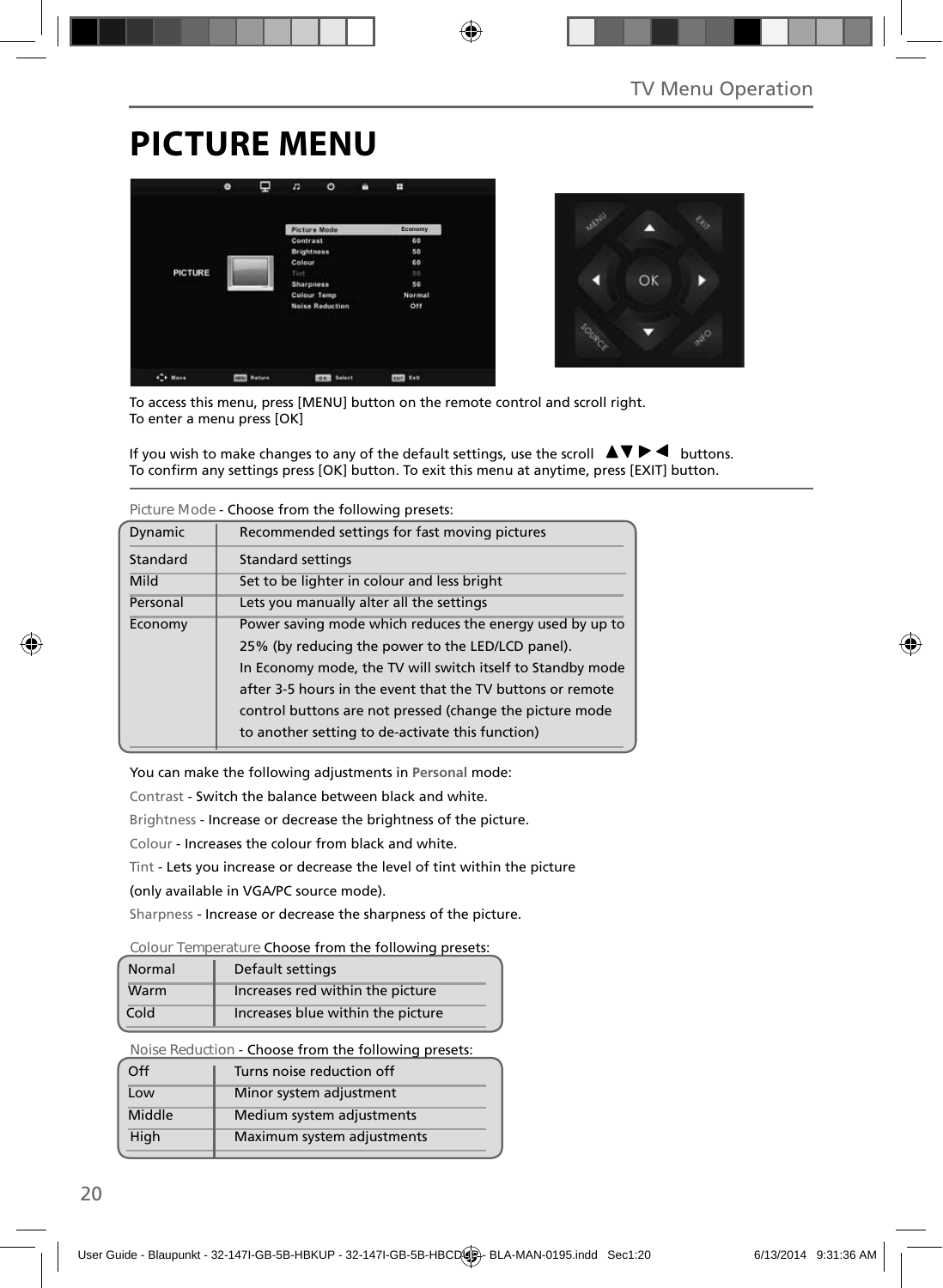# **SOUND MENU**





To access this menu, press [MENU] button on the remote control and scroll right. To enter a menu press [OK]

If you wish to make changes to any of the default settings, use the scroll  $\blacktriangle \blacktriangledown \blacktriangleright \blacktriangleleft$  buttons. To confirm any settings press [OK] button. To exit this menu at anytime, press [EXIT] button.

**Sound Mode** - Choose from the following presets

| Standard     | Default settings                        |
|--------------|-----------------------------------------|
| <b>Music</b> | Emphasises music over voices            |
| Movie        | Provides live and full sound for movies |
| Sports       | Emphasises sound for sports             |
| Personal     | Selects your personal sound settings    |

 **Tip:** Treble and bass levels can only be adjusted when the sound mode 'Personal' is selected.

Treble - To adjust the amount of high frequency within the sound

Bass - To adjust the amount of low frequency within the sound

Balance - To switch the sound between the left and right speakers

Auto Volume Level (AVL) - When 'on' is selected, the volume will attempt to stay at a constant level

#### regardless of TV programme and advertisements

Digital Output - This is the digital COAX Audio output. Choose from the following options:

| Off        | To turn off Digital Output                                                            |
|------------|---------------------------------------------------------------------------------------|
| Auto       | Selects the best settings automatically                                               |
| <b>PCM</b> | Select this option if you are connecting to a Stereo Hi-fi via coax cable (Pulse-code |
|            | modulation (PCM) is a digital representation of an analogue signal)                   |

Audio Description - This allows the user to turn Audio Description on or off (Audio Description is a service available on certain programmes. It provides a description of what is happening during the selected programme for a person who is visually impaired)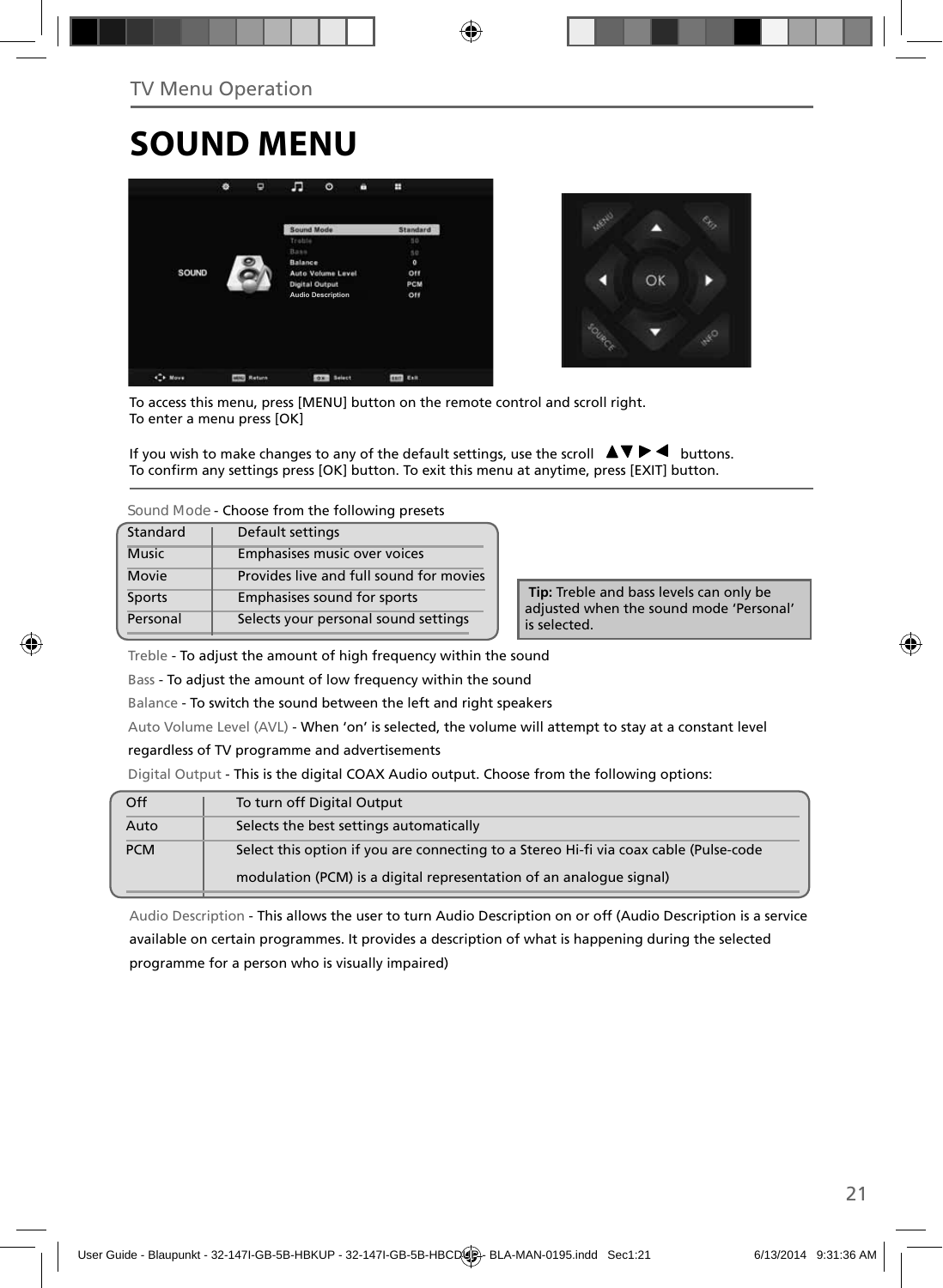### **TIME MENU**





To access this menu, press [MENU] button on the remote control and scroll right. To enter a menu press [OK]

If you wish to make changes to any of the default settings, use the scroll  $\Box \Box \Box \Box$  buttons. To confirm any settings press [OK] button. To exit this menu at anytime, press [EXIT] button.

Clock - Shows the date and time

Off Time - Allows you to set a specific time for your TV to turn off

On Time - Allows you to set a specific time for your TV to turn on, the channel it will then display, the

source it will be on and also the volume. This function can then be toggled to repeat every day or a

certain day (the TV must be in standby mode for this to be effective)

Time Zone - Change your current time zone

Sleep Timer - Lets you set the sleep timer so the television automatically switches off after a set amount of

time. Off -> 10min -> 20min -> 30min -> 60min -> 90min -> 120min -> 180min -> 240min

Auto standby - Set Auto standby between 3 hours, 4 hours and 5 hours (to turn off this function you must exit Home Mode in the Picture Menu)

OSD Timer - Lets you adjust the amount of time the On Screen Menu stays on the screen before disappearing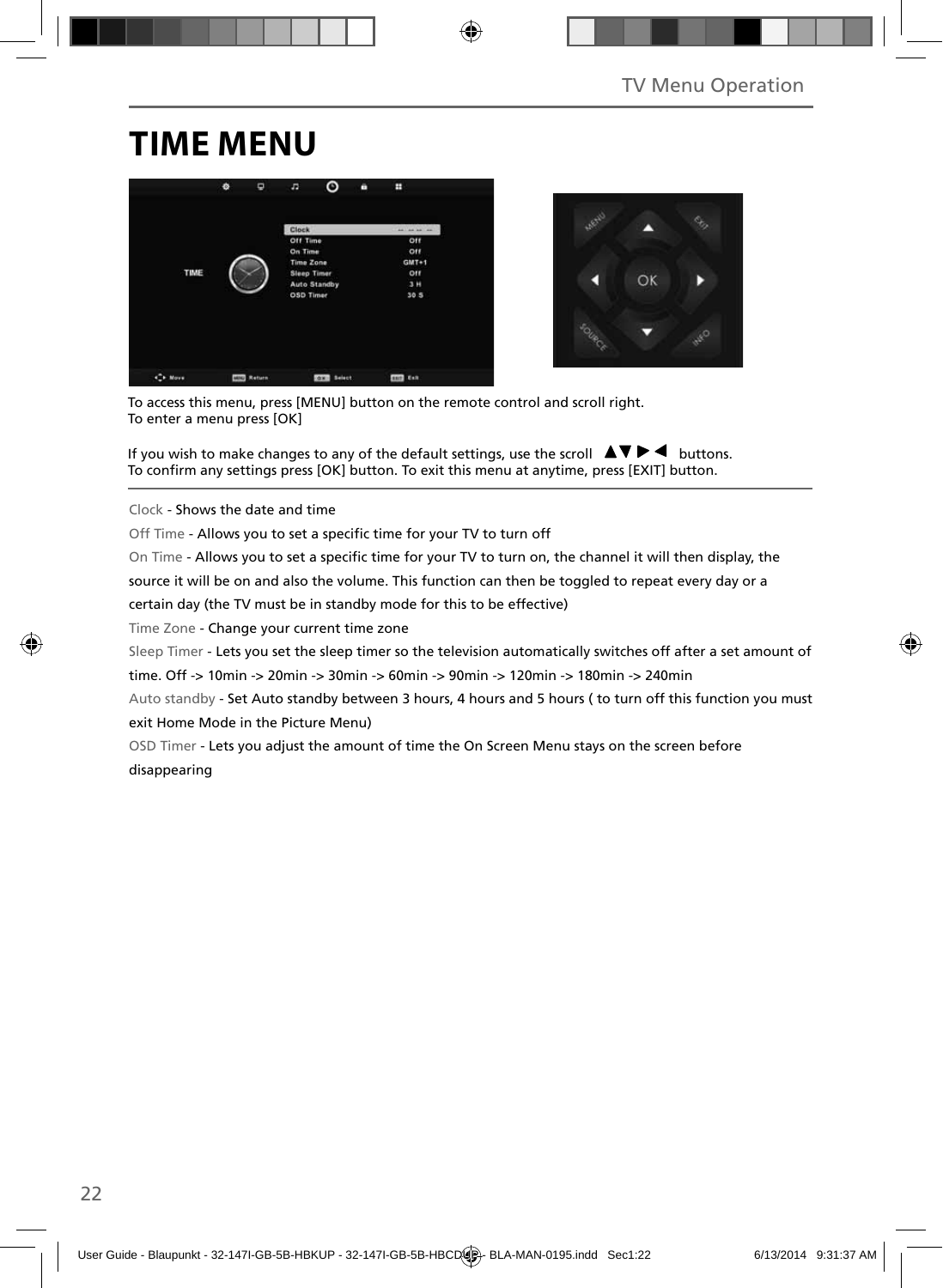# **SYSTEM/HOTEL LOCK MENU**





To access this menu, press [MENU] button on the remote control and scroll right. To enter a menu press [OK]

If you wish to make changes to any of the default settings, use the scroll  $\blacktriangle \blacktriangledown \blacktriangleright \blacktriangleleft$  buttons. To confirm any settings press [OK] button. To exit this menu at anytime, press [EXIT] button.

System/Hotel Lock - Allows you to lock or unlock the menu. You will be asked to enter a 4 digit password

Use the **◄** button to quit the password input or use the **►** button to clear. Default password is 0000.

TV Button Lock - Allows you to lock the buttons on the side of the TV set

Parental Guidance - Allows you to set the rating to block certain content based on age information

Default Source - Allows the user to set the default source. The default source is the source the TV starts on when first switched on

Default Channel - Allows the user to set a channel as the default channel on the Digital source. The

default channel is the channel the TV starts on when first switched on

Source Lock - Allows you to lock the source menu

Channel Lock - Allows you to lock certain channels manually

Max Volume - Allows you to adjust and set the maximum volume

Change Password - Allows you to change the password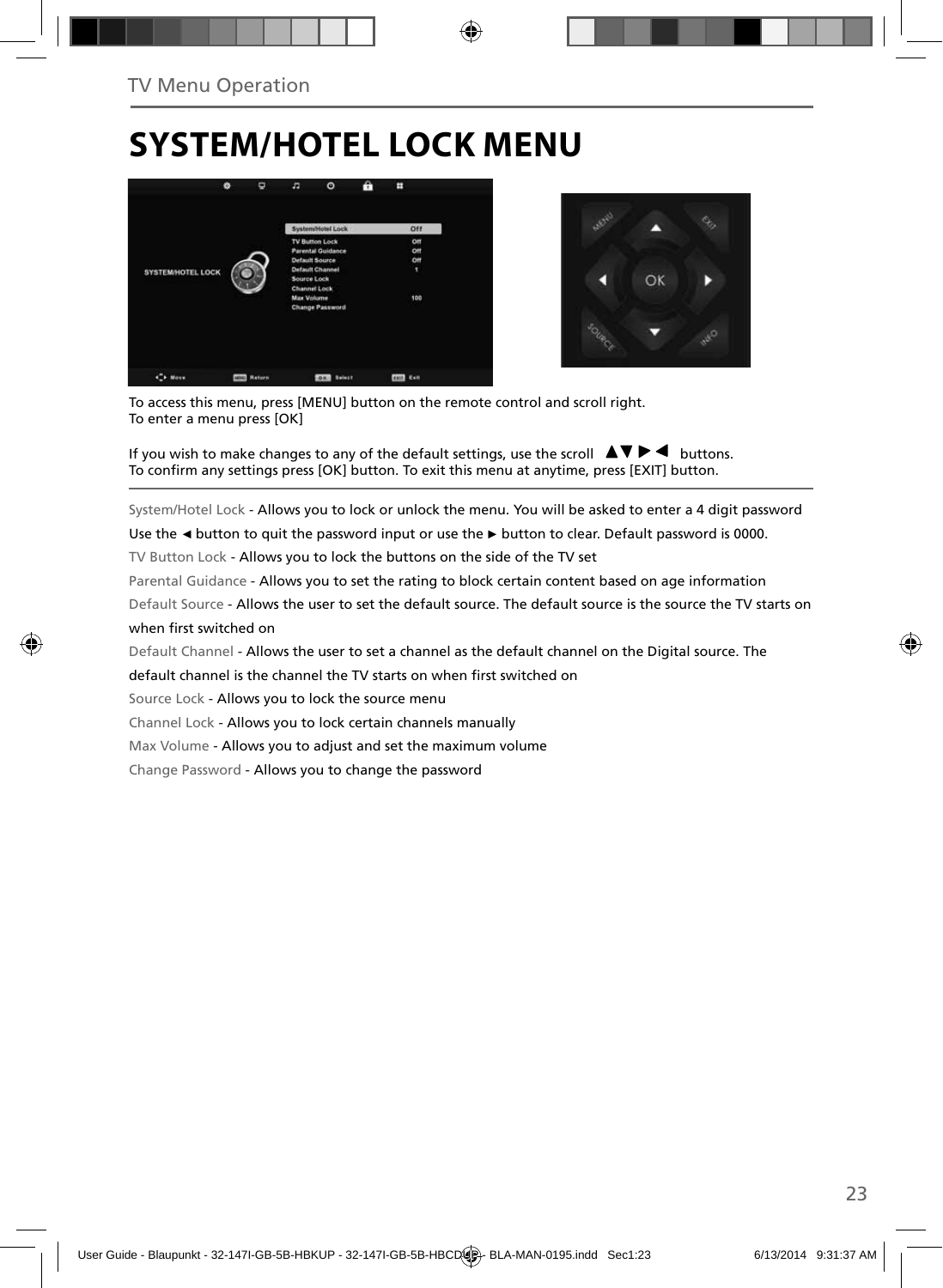# **SETUP MENU**





To access this menu, press [MENU] button on the remote control and scroll right. To enter a menu press [OK]

If you wish to make changes to any of the default settings, use the scroll  $\Box \Box \Box \Box$  buttons. To confirm any settings press [OK] button. To exit this menu at anytime, press [EXIT] button.

Language - Allows you to change the language of the menu

Audio Language - Shows the current audio language

Subtitle Language - Shows the current subtitle language

Hearing Impaired - This allows the user to turn on the Hearing Impaired function, this produces subtitles

on the screen which provide a description of what is happening during the selected program.

PVR File System - Allows you to view the format and performance of a USB key

Aspect Ratio - Within the UK the picture format varies depending on the channel/broadcast. There are a

number of different options to best meet your needs





Displays the 4:3 picture in its original size. Side bars are shown to fill the 16:9 screen

Original 16:9

Will display the picture from the broadcaster without any change



Fills the screen with a regular 16:9 signal and 4:3 picture format will be stretched to fill the screen

Zoom



The picture is the correct proportion but zoomed in to fill the screen

Stretch



Displays the 14:9 picture in the correct proportion. As a result side bars are shown on the screen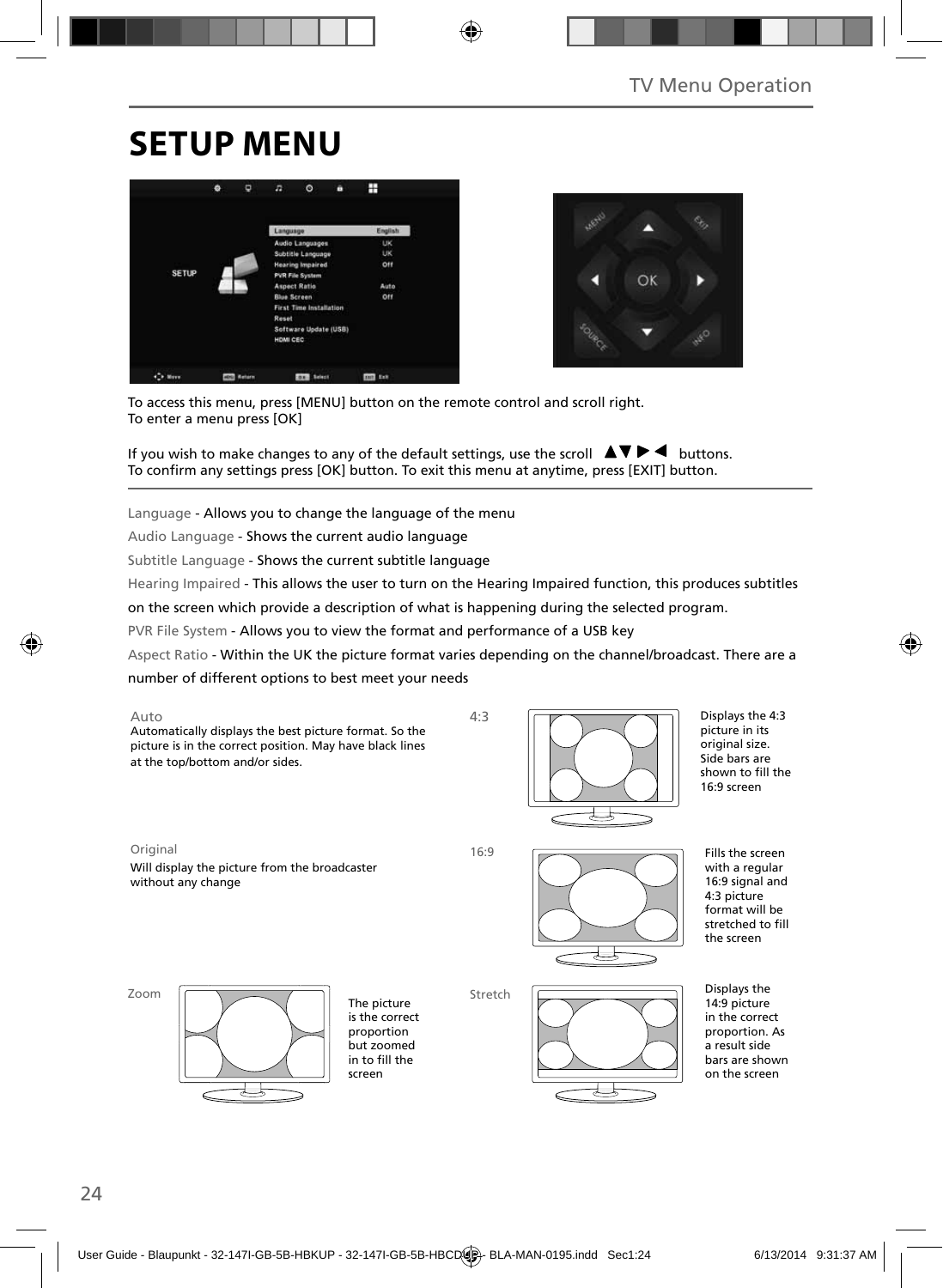# **SETUP MENU**





To access this menu, press [MENU] button on the remote control and scroll right. To enter a menu press [OK]

If you wish to make changes to any of the default settings, use the scroll  $\Box \blacktriangledown \blacktriangleright \blacktriangleleft$  buttons. To confirm any settings press [OK] button. To exit this menu at anytime, press [EXIT] button.

Blue Screen - Changes the background when there is no input between clear and a blue background (Only available on some sources)

First Time Installation - Allows you to access the First Time Installation menu and retune the TV set Reset - This resets the menus to factory settings and clears all the TV channels from the television. Software Update (USB) - From time to time we may release new firmware to improve the operation of the television (available to download). This menu lets you install the new software/firmware onto the television. Further details of how to do this will be issued with the firmware. Contact the helpline or refer to the 'product support' section of the website

HDMI CEC (Consumer Electronic Control) - Allows HDMI devices to control each other and allows the user to operate multiple devices with one remote control. (only available with compatible devices)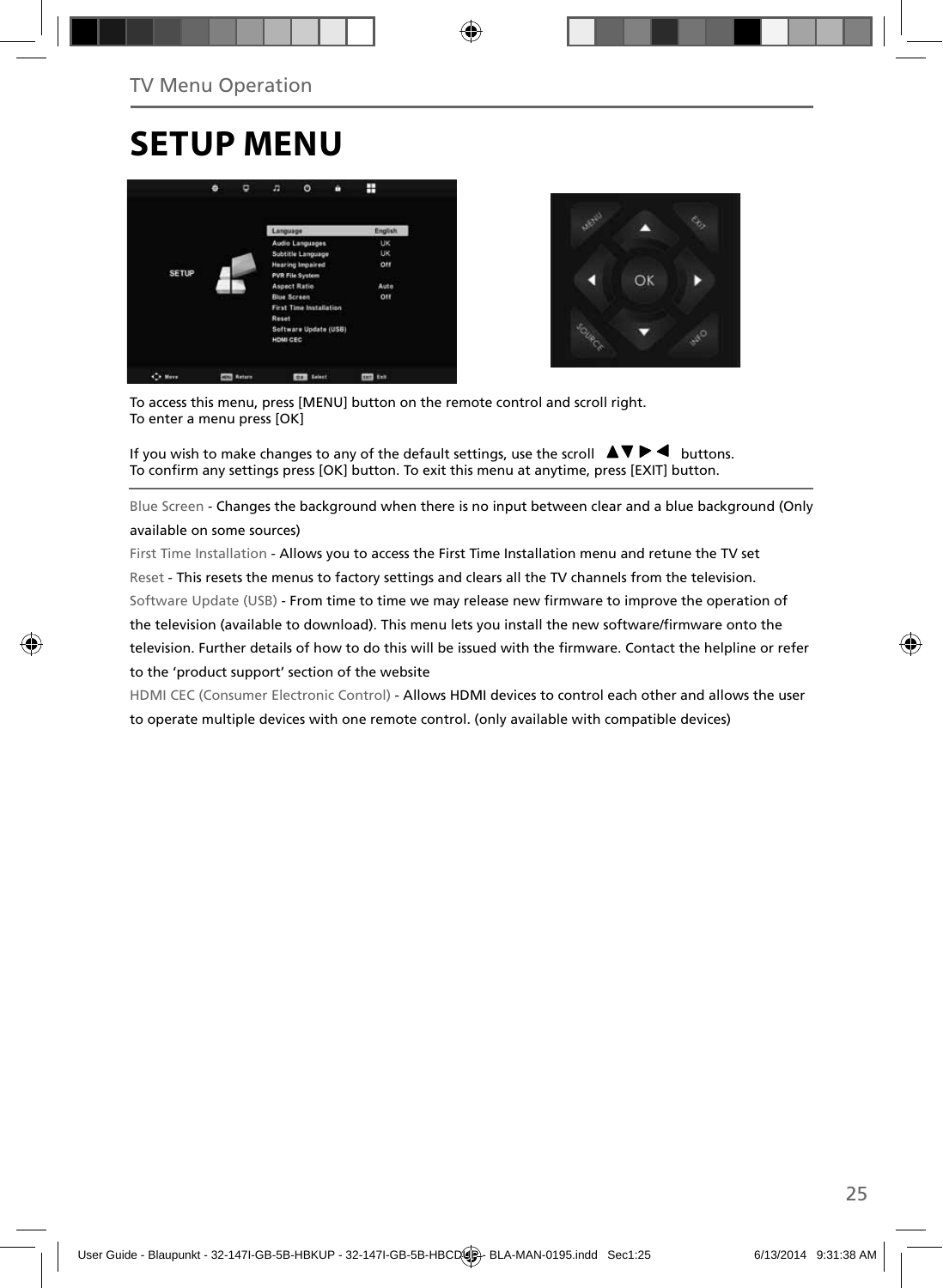### **DVD SETUP**

**(Applies to models with built in DVD player)**



Tip: This TV/DVD player is pre-set to play Region 2 DVDs. In the event you wish to use the TV/DVD in another country that uses different region discs, please visit www.umc-uk.co.uk. Select 'Product Support', 'Changing Region'.

To enter this menu please ensure the TV is in DVD source & press [DVD SETUP]

If you wish to make changes to any of the default settings, use the scroll  $\Delta \nabla \blacktriangleright$   $\blacktriangleleft$  buttons. To confirm any settings press [OK] button.

To exit this menu at anytime, press [DVD SETUP] button.

| TV Display - Choose from the following options                                        |                                                    |  |  |
|---------------------------------------------------------------------------------------|----------------------------------------------------|--|--|
| Normal / PS                                                                           | (Pan&Scan) Black edges left and right will be seen |  |  |
| (Letter Box) Traditional picture which has been adapted for widescreen<br>Normal / LB |                                                    |  |  |
| Wide                                                                                  | 16:9 Widescreen picture format                     |  |  |

**OSD Language** - Select the on screen display language, "English" is the default language

Last Memory ON/OFF - You may want the player to remember where you finished watching a DVD and then removed the DVD disc, the player will automatically remember the point it stopped playing. When the disc is re-inserted the player will continue from the same point.

**Note:** if you put in a different disc the memory will be cleared for the previous disc.

**Downmix** - Choose from the following options

| Stereo | Converts from multi-channel sound to stereo |  |
|--------|---------------------------------------------|--|
|--------|---------------------------------------------|--|

**TV Type** - Select from PAL TV (UK Default). AUTO detects the TV system from the disc information. NTSC is the USA picture mode.

Audio - Select audio using the  $\blacktriangle/\blacktriangledown$  buttons. The languages available will be shown in the right column. Select the required language using the  $\blacktriangleright/\blacktriangledown$  buttons. "English" is the default language. If the disc has English it will play the soundtrack in English.

Subtitles - Select Subtitle using the  $\blacktriangle$ /  $\blacktriangledown$  buttons. The languages available will be shown in the right column. Select the required language using the  $\blacktriangleright/\blacktriangledown$  buttons. The default language is "English". If the disc has English available it will display the subtitles in English.

Disc Menu - Select Disc Menu using the  $\blacktriangle/\blacktriangledown$  buttons. The languages available will be shown in the right column. Select the required language using the  $\blacktriangleright/\blacktriangledown$  buttons. The default language is "English". If the disc has English available it will display the menu in English.

Parental - Select Parental using the  $\blacktriangle/\blacktriangledown$  buttons. Enter the list using the **button**. Set the level using the  $\blacktriangle$  /  $\nabla$  buttons and press "OK". You will be asked for the password (0000). "the default is ADULT".

Password - Select password using the  $\blacktriangle/\blacktriangledown$  buttons. Select Change using the **button and "OK".** Put in the old password then you will be prompted to put in the new password twice and press "OK". **Default** - Selecting Default will reset your personal settings to the factory settings for the DVD setup menu.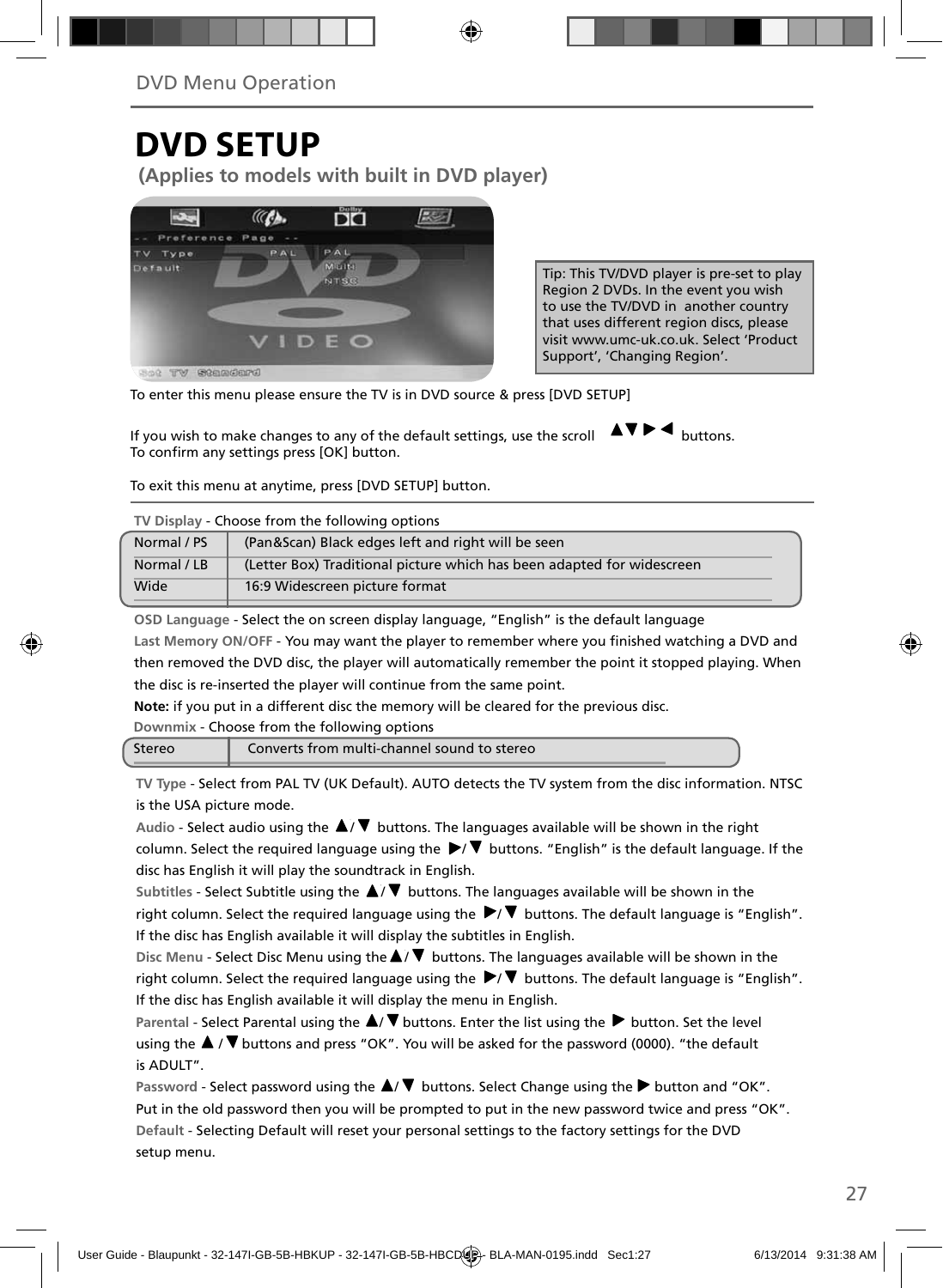# **7 DAY TV GUIDE**

TV Guide is available in Digital TV mode. It provides information about forthcoming programmes (where supported by the freeview channel). You can view the start and end time of all programmes and on all channels for the next 7 days and set reminders.

1) Press [TV GUIDE]. The following 7 Day TV Guide will appear.

| 7 Day TV GUIDE   |                                                                                                                                                                                                                                                                                                                         |                                                             |                                 |  |  |
|------------------|-------------------------------------------------------------------------------------------------------------------------------------------------------------------------------------------------------------------------------------------------------------------------------------------------------------------------|-------------------------------------------------------------|---------------------------------|--|--|
| Season 2         | 10 Years Younger: The Challenge<br>Support worker Janice Cassidy's lifestyle of long working hours and a penchant for tanning<br>has taken its toll, while the stress of bringing up two daughters and heavy smoking has<br>affected interior designer Shere Morady. Surgeon Jan Stanek and the team set out to provide |                                                             |                                 |  |  |
|                  |                                                                                                                                                                                                                                                                                                                         |                                                             | 04 Aug 2010 10:42               |  |  |
| BBC1             | 05:00-06:00                                                                                                                                                                                                                                                                                                             |                                                             | 10 Years Younger: The Challenge |  |  |
| BBC <sub>2</sub> | 06:00-06:30                                                                                                                                                                                                                                                                                                             |                                                             | The Simpsons                    |  |  |
| ITV <sub>1</sub> | 06:30-07:00                                                                                                                                                                                                                                                                                                             | Hollyoaks                                                   |                                 |  |  |
| Channel 4        | 07:00-08:00                                                                                                                                                                                                                                                                                                             | Channel 4 News                                              |                                 |  |  |
| five             | 08:00-09:00                                                                                                                                                                                                                                                                                                             | How to Look Good Naked                                      |                                 |  |  |
| BBC <sub>3</sub> | 09:00-10:00                                                                                                                                                                                                                                                                                                             | Newlyweds: The One Year Itch                                |                                 |  |  |
| BBC4             | 10:00-11:15                                                                                                                                                                                                                                                                                                             | <b>Big Brother</b>                                          |                                 |  |  |
| ITV2             | 11:15-11:45                                                                                                                                                                                                                                                                                                             | The Big Bang Theory                                         |                                 |  |  |
| Record           | Remind<br>ove View                                                                                                                                                                                                                                                                                                      | Prev Day<br>Next Day<br>Display<br>ø<br>Exit<br><b>EXIT</b> |                                 |  |  |

2) Navigate through the menu using  $\blacktriangle \blacktriangledown \blacktriangleright \blacktriangleleft$ 

You can now: Record a programme by pressing RED (USB device must be connected) Set a reminder by pressing GREEN View a previous day by pressing YELLOW View the next day by pressing BLUE

3) Press [EXIT] to exit the 7 day TV Guide.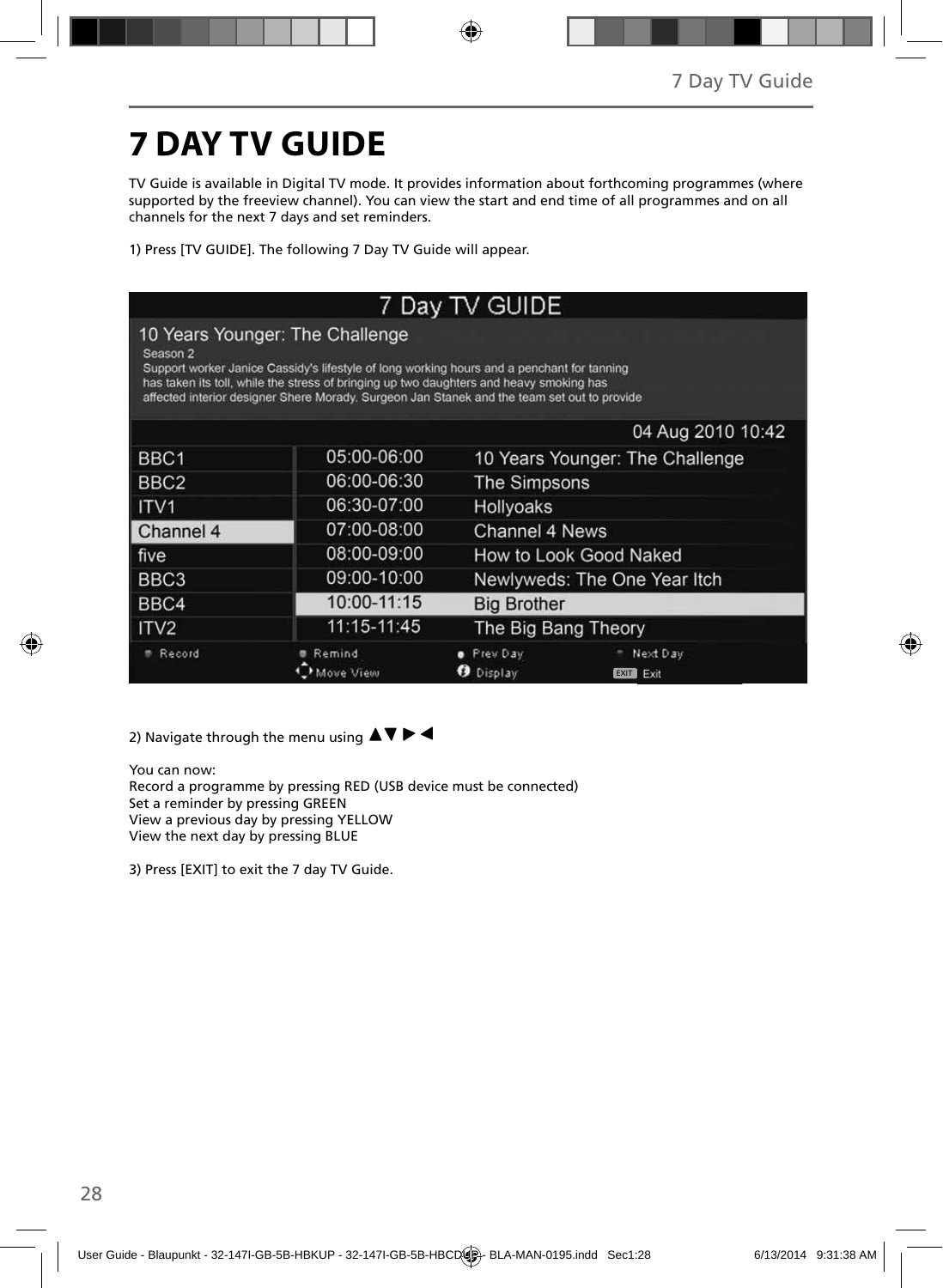### **USB RECORD - DIGITAL/FREEVIEW MODE**

USB RECORD – DIGITAL/FREEVIEW MODE

Built into this television is a USB record facility. This function is available in Digital/Freeview mode when used in coniunction with a compatible USB memory stick or USB hard drive. The benefits of this are as follows:

• Pause live TV and then playback, fast forward and rewind (up to live TV)

- One button record, if you decide you want to record the current programme
- Easy programmable recording from the 7 day TV Guide
- Record TV and watch/listen back on your computer/laptop

Due to the nature of the product, it is necessary to use a high speed USB memory stick (as the TV reads from and writes to the memory stick at the same time, some memory sticks may not be suitable)

You can purchase high speed memory sticks from some computer stores, alternatively, we have a selection of tested and compatible memory sticks available to purchase directly from the helpline/web site.

Minimum Specification - USB Memory Stick

| <b>Read Speed</b>  | 20 MB/s (Mega Byte Per Second) |  |  |
|--------------------|--------------------------------|--|--|
| <b>Write Speed</b> | 6 MB/s (Mega Byte Per Second)  |  |  |

**If you wish to use a USB portable hard drive larger than 32GB, please refer to the FAQ section at the rear of this user guide.**

### Pause Live TV (Time Shift)

Pausing Live TV is very simple.



 $\left(\mathbf{H}\right)$  - Press the play/pause button and the television will pause and the live content will be recorded. To resume watching press play/pause again.

 $\bigoplus$  - Press fast forward to go forward in a recording (i.e. to skip adverts)

 $\bigcirc$  - Press fast rewind to go back in a recording (i.e. if you fast forwarded too far)

Tip: When you switch the TV to standby or change channel the Time Shift memory is wiped. To restart time shift you must press play/pause button.

### One Button Record

At any point in time you may decide to record the current channel that you are watching. To do this you need to press the red button highlighted below.



Tip: This television contains one TV tuner, therefore it can only record the channel you are watching or record one channel while the television is in standby mode.

Note: USB record function is only avilable in Digital/Freeview TV mode. Due to copyright laws and illegal copying/recording it is not possible to record to/from any other input/output source.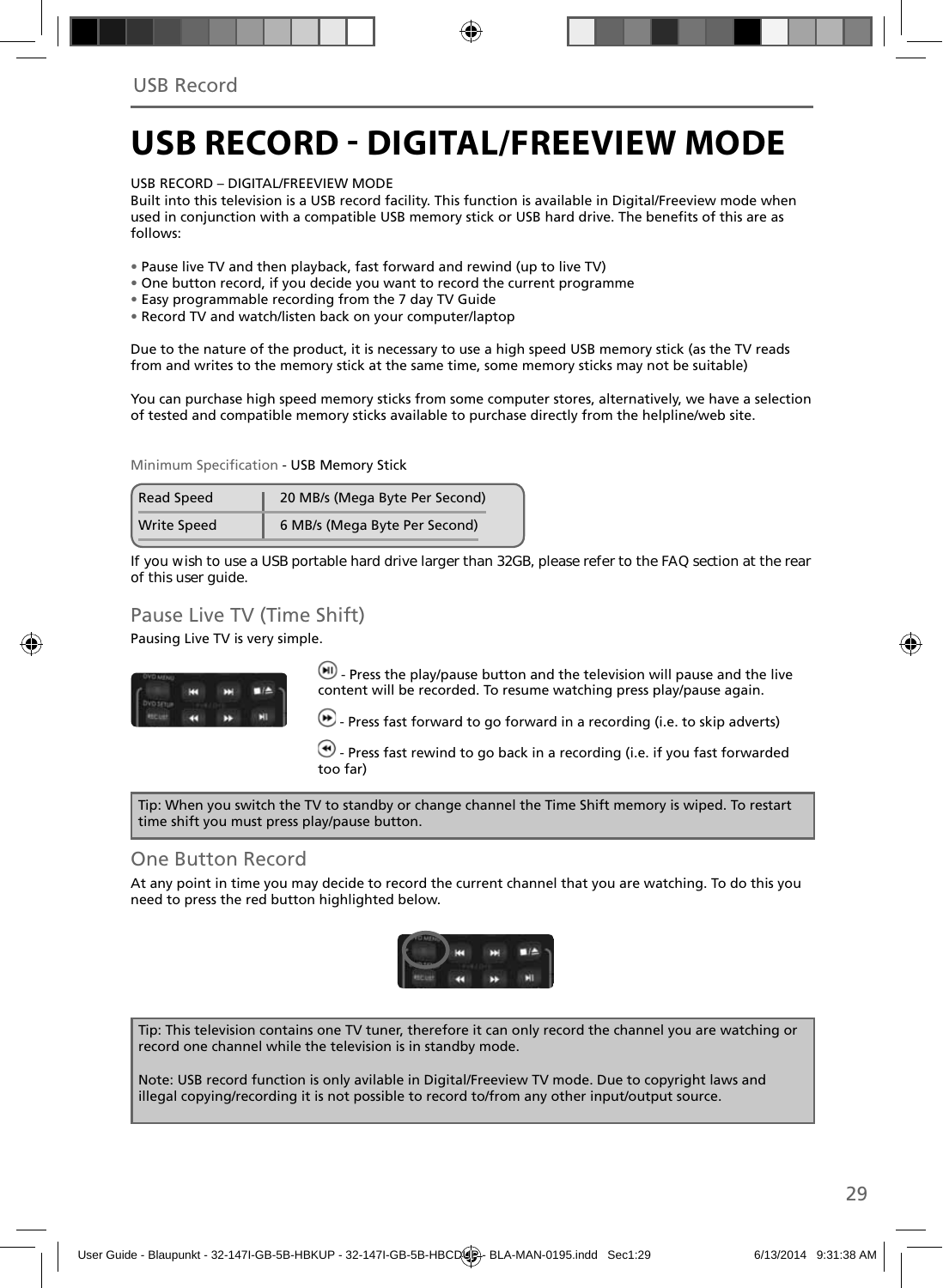### **USB MODE / MEDIA PLAYER**

USB mode offers playback of various different types of content that you have saved on your USB Memory Stick.

On switching to USB source the above menu screen will appear. The content will be divided into Photo, Music, Movie and Text based on file type.



1) You can navigate through the menus using the scroll  $\triangle \triangledown \triangleright \triangleleft$  buttons. To confirm the item you wish to play/view press [OK] button.



2) Select the drive you require. (If your drive only has 1 partition you will only see 1 item).



3) You can now access the item. Press OK to view. 4) While viewing you control the item using



or by pressing (i) and using  $\Delta \nabla \blacktriangleright$  and (OK)



**Tip:** If you experience a playback issue, please ensure the files being used are the correct format (example - the picture plays but no sound) See technical specification page for compatible file types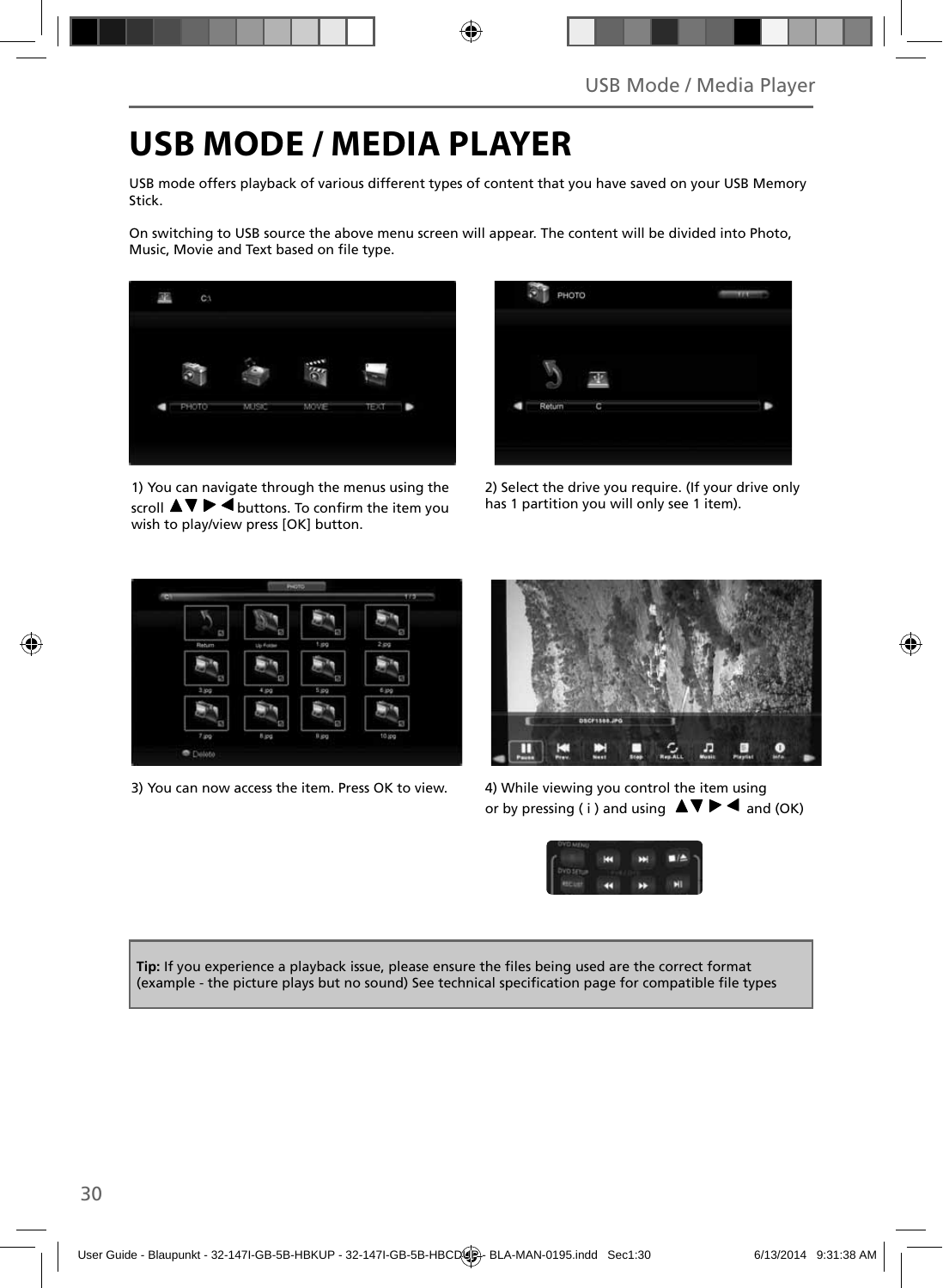### **USING YOUR TV WITH A SKY DIGITAL SET TOP BOX**

#### **Option 1) Connecting your TV to your Sky box (when both the TV and Sky Box are located in the same room)**

Depending on your Sky Box & TV model, connect either by SCART or HDMI cables (available separately)

If connecting by SCART, select the 'Input source' on the TV as SCART.

If connecting by HDMI, select the 'Input source' on the TV as HDMI (if the TV has more than 1 HDMI port, ensure you select the input source to match the HDMI numbered port on the rear of the TV)

If you wish to use your Sky remote to operate the TV's functions, you will need a Sky remote control (Revision 9 or later) and you will need to programme a 4 digit code into it. See bottom of this page.

### **Option 2) Connecting your TV to your Sky box (when your Sky box is located in a different room to the TV)**  Sky Box

Please note, if you are adding a 'Magic Eye/TV Link' to your system so that you can use your Sky remote control to change the Sky channel in the room where the 2nd TV is located, please refer to the instructions included with the TV link/magic eye in order to ensure the RF or RF2 output on your Sky box is powered on. (The red LED light on the TV link/magic eye will light up if the RF / RF2 output is correctly set up) If you do not have the instructions that came with the TV link/magic eye, instructions on how to do it can be found on our web site.



1) To tune the TV to the Sky box, on the 2nd TV, select the 'Analogue' input source.

2) Select the channel that you wish to store the Sky box/channel on. (If you do not use channels 1-5 because you no longer have analogue terrestrial channels after digital switchover, you may choose to select channel 1 to store the Sky box/channel, if you still have and use analogue channels 1-5, you may for example decide that channel 6 is the best option for you)

3) Press the corresponding number on the remote control to select the desired analogue channel chosen as per point 2 above.

4) On the TV remote control, press Menu. Now navigate through the menus to select Manual Tuning or Analogue Manual tuning (refer to the Tuning/Channel menu section of this user guide if necessary)

5) Manually tune in the channel (usually, the Sky box is at a frequency between 800Mhz and 850Mhz) once the Sky box/channel is found, press 'OK' to store it.

If you wish to use your Sky remote to operate the TV's functions, you will need a Sky remote control (Revision 9 or later) and you will need to programme a 4 digit code into it. See below.

#### **Using a Sky Remote or a Universal Remote to operate your TV**

**Sky Remote Control** - If you wish to use your Sky remote to operate the basic functions of your TV, you need to programme a 4 digit code into it. Please note - you will need the latest Sky Revision 9 remote control as this is the only version that includes the latest software/firmware necessary to operate this model of TV. **The code required for this television is 2134.** If you wish to upgrade/replace your existing Sky remote control to the latest version, you can do so on our web site.

**Universal Remote Control** - If you wish to use a Universal remote control to operate your TV, please refer to the website for a full list of codes. (Please note we only have codes for One for All branded remote controls, if you have an alternative brand of Universal remote, please refer to the manufacturer for the code.)

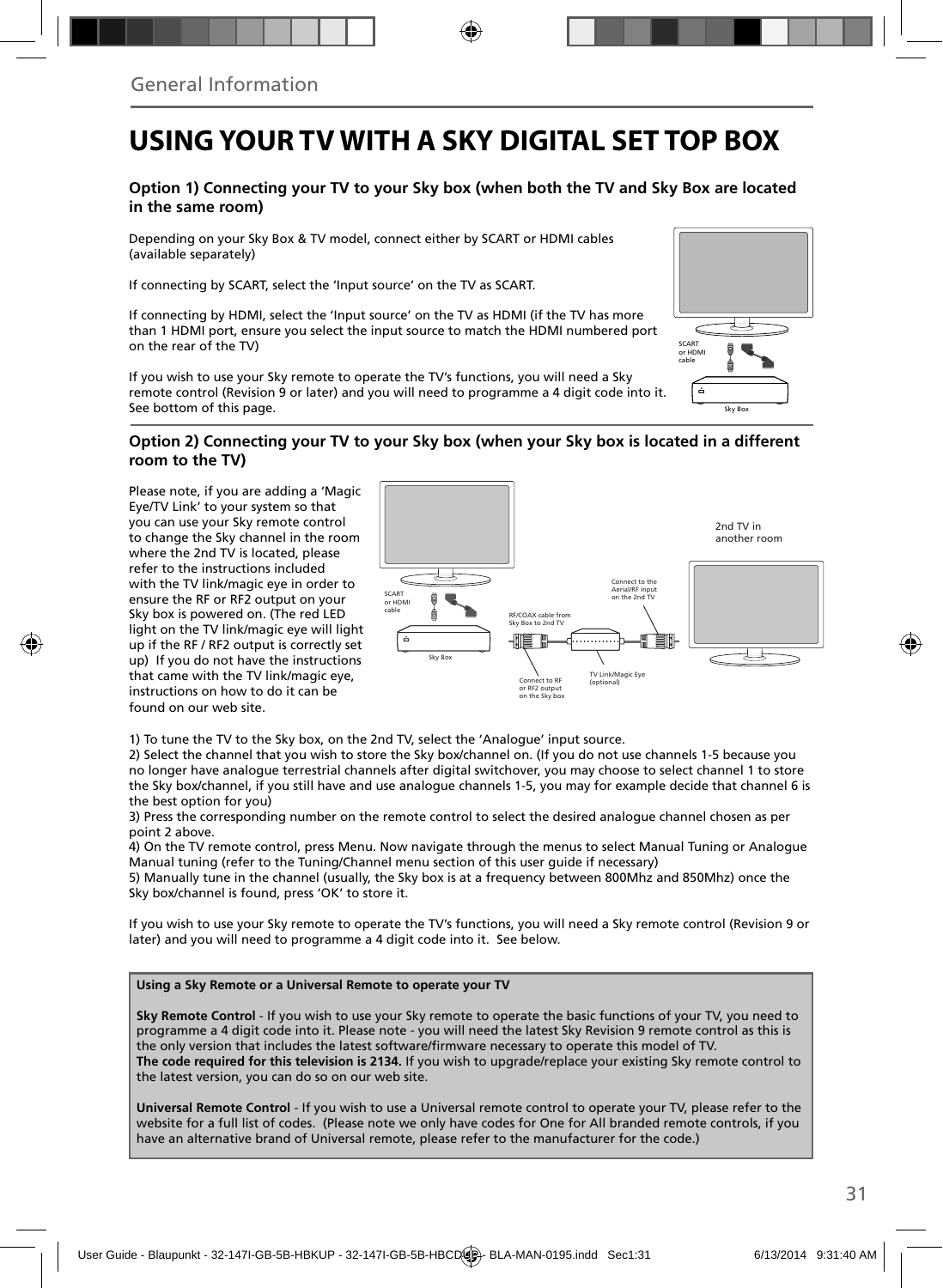# **FREQUENTLY ASKED QUESTIONS**

| General              | I would like to have louder<br>sound by connecting<br>additional speakers                                                               | 1) Use the 3.5mm headphone output and a 3.5mm to phono cable<br>(available separately) to connect to an amplifier/surround sound system.<br>Please note this will deactivate the TV's built in speakers.<br>2) Connect a COAX cable from the TV's COAX output to your<br>amplifier/surround systems COAX input.                                                                                                                                                                                                                                                                                                                      |  |  |
|----------------------|-----------------------------------------------------------------------------------------------------------------------------------------|--------------------------------------------------------------------------------------------------------------------------------------------------------------------------------------------------------------------------------------------------------------------------------------------------------------------------------------------------------------------------------------------------------------------------------------------------------------------------------------------------------------------------------------------------------------------------------------------------------------------------------------|--|--|
| General              | Why are some options in<br>the menu unavailable and<br>greyed out                                                                       | Some options are only available in certain sources, i.e. HDMI. They are<br>unavailable in the other sources where they have no affect.                                                                                                                                                                                                                                                                                                                                                                                                                                                                                               |  |  |
| General              | Can I stop my TV automatically<br>turning off after 4hrs?                                                                               | Yes, in the time settings menu, scroll down to Auto standby and select<br>OFF.                                                                                                                                                                                                                                                                                                                                                                                                                                                                                                                                                       |  |  |
| <b>TV</b>            | I have tuned in Digital TV<br>but I am not receiving any<br>or all of the channels and/<br>or the channels I receive are<br>breaking up | 1) Check you are in an area that can receive Freeview/Saorview<br>Visit www.freeview.co.uk or www.saorview.ie<br>2) Check you are using an aerial that is able to receive a good digital<br>signal. In most cases, you will need an outdoor digital hi-gain/wideband<br>aerial. In areas that have excellent digital coverage, you may be able<br>to use a loft type aerial but it is highly likely that you will also need to<br>connect a booster between the back of the TV and the TV aerial wall<br>socket. Unfortunately, to receive a good enough digital signal, it is not<br>possible to use a portable/indoor type aerial. |  |  |
| <b>TV</b>            | I have re-tuned my television<br>but when I switch it off it is<br>not storing the channels                                             | Complete a first time installation, please refer to the set-up menu section<br>of the manual of how to do this.                                                                                                                                                                                                                                                                                                                                                                                                                                                                                                                      |  |  |
| VCR/DVD<br>Recorder  | I have connected the TV to<br>my VCR or DVD Recorder via<br>SCART but it is not recording                                               | In addition to connecting via SCART, you should connect the aerial cable<br>from the wall socket to your VCR/DVD Recorder and another aerial cable<br>from the VCR/DVD Recorder to the TV.                                                                                                                                                                                                                                                                                                                                                                                                                                           |  |  |
| <b>DVD</b>           | I have inserted a disc but it is<br>not playing                                                                                         | 1) Ensure you have inserted the disc facing the correct way.<br>2) Ensure the disc is clean and is not scratched.<br>3) Some copied discs will not play.<br>4) Check the DVD is a region 2 disc - to change the region of the DVD<br>player, refer to www.umc-uk.co.uk select 'product support', 'changing<br>region'.                                                                                                                                                                                                                                                                                                               |  |  |
| <b>DVD</b>           | I have pressed the eject<br>button but the disc is not<br>coming out                                                                    | To eject the disc hold the stop/eject button for 4 seconds.                                                                                                                                                                                                                                                                                                                                                                                                                                                                                                                                                                          |  |  |
| <b>Game Consoles</b> | I have connected my PS3 to<br>the TV via HDMI, but I am<br>not receiving any pictures or<br>sound on my Television                      | 1) Ensure the TVs source is on HDMI.<br>2) Check your settings on your PS3 are as per the PS3 instruction manual.                                                                                                                                                                                                                                                                                                                                                                                                                                                                                                                    |  |  |
| Game Consoles        | I have connected my<br>Xbox 360 to the TV via<br>Component Cables (Red,<br>Green & Blue) but I am not<br>receiving any sound            | Component cables only provide HD Pictures. For the sound you will need<br>to connect the Red & White audio cables on the Xbox to the Red & White<br>phono inputs on the rear of the TV. Please refer to the 'Connections'<br>pages.                                                                                                                                                                                                                                                                                                                                                                                                  |  |  |
| USB Mode             | I have inserted a USB<br>Memory Key, but the TV<br>does not recognise it                                                                | Ensure the USB Memory Key is formatted to type FAT32.                                                                                                                                                                                                                                                                                                                                                                                                                                                                                                                                                                                |  |  |
| <b>USB Mode</b>      | Using a USB portable hard<br>drive / larger than 32GB                                                                                   | If you wish to use a portable hard drive larger than 32GB, please note<br>that it must be formatted to the FAT32 file system in order to operate on<br>this TV. Windows XP/Vista computers are only capable of formatting up<br>to 32GB, therefore, you will need a software programme/utility to format<br>larger hard drives. Please refer to the web site for more information.                                                                                                                                                                                                                                                   |  |  |
| System Lock          | I have changed the password<br>on the television and now<br>forgotten it                                                                | There is a master password of 4711, to gain access to the TV menu and<br>reset the normal password.                                                                                                                                                                                                                                                                                                                                                                                                                                                                                                                                  |  |  |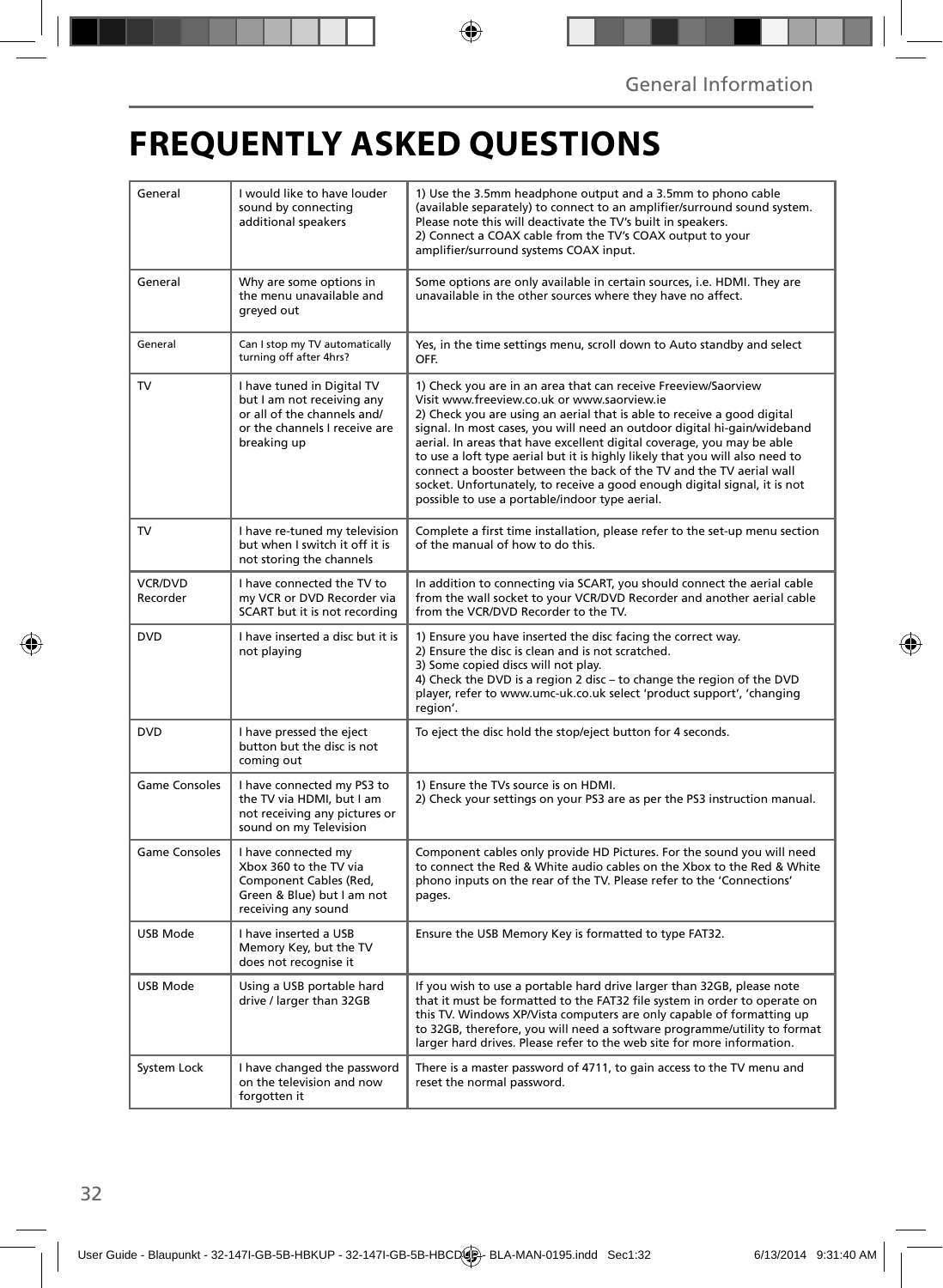# **TECHNICAL SPECIFICATION**

| Model                                     | 32" Model                                                                                                                                                                                |                                                                                          | 32" models with inbuilt DVD player                                                                            |                                                                                              |  |
|-------------------------------------------|------------------------------------------------------------------------------------------------------------------------------------------------------------------------------------------|------------------------------------------------------------------------------------------|---------------------------------------------------------------------------------------------------------------|----------------------------------------------------------------------------------------------|--|
|                                           | 32/147I-GB-5B-HCUP<br>32/147I-GB-5B-HKUP<br>32/147I-WB-5B-HCUP<br>32/147I-WB-5B-HKUP                                                                                                     | 32/147I-GB-5B-FHCUP<br>32/147I-GB-5B-FHKUP<br>32/147I-WB-5B-FHCUP<br>32/147I-WB-5B-FHKUP | 32/147I-GB-5B-HCDUP<br>32/147I-GB-5B-HKDUP<br>32/147I-WB-5B-HCDUP<br>32/147I-WB-5B-HKDUP                      | 32/147I-GB-5B-FHCDUP<br>32/147I-GB-5B-FHKDUP<br>32/147I-WB-5B-FHCDUP<br>32/147I-WB-5B-FHKDUP |  |
| Screen size<br>(diagonal)                 | 32"/81cm                                                                                                                                                                                 |                                                                                          |                                                                                                               |                                                                                              |  |
| <b>Resolution</b>                         | 1366 x 768                                                                                                                                                                               | 1920 x 1080                                                                              | 1366 x 768                                                                                                    | 1920 x 1080                                                                                  |  |
| <b>RF</b>                                 | 75 ohm Antenna / PAL-SECAM                                                                                                                                                               |                                                                                          |                                                                                                               |                                                                                              |  |
| <b>Inputs</b>                             | 3 x HDMI, 1 x USB, 1 x SCART, 1 x Composite/Video,<br>1 x VGA/PC Input, 1 x VGA/PC Audio in, 1 x Mini Component / Y Pb Pr,<br>1 x Audio In for Composite / Video and Component / Y Pb Pr |                                                                                          |                                                                                                               |                                                                                              |  |
| <b>Sound Outputs</b>                      | 1 x 3.5mm Headphone/Audio out, 1 x COAX out                                                                                                                                              |                                                                                          |                                                                                                               |                                                                                              |  |
| Sound power,<br>watts (RMS)               | $2 \times 8$                                                                                                                                                                             |                                                                                          |                                                                                                               |                                                                                              |  |
| Voltage and power<br>consumption          | $110 - 240V \sim 50/60Hz$<br>31/45/70W<br>(ecomode/<br>standard/max)<br>(<0,5W inStandBy)<br>(0W in OFF mode)                                                                            |                                                                                          | $110 - 240V \sim 50/60Hz$<br>31/45/80W<br>(ecomode/<br>standard/max)<br>(<0,5W inStandBy)<br>(0W in OFF mode) |                                                                                              |  |
| <b>Annual Energy</b><br>Consumption       | 45 kWh                                                                                                                                                                                   |                                                                                          |                                                                                                               |                                                                                              |  |
| <b>Energy Rating (EEI)</b>                | $A+$                                                                                                                                                                                     |                                                                                          |                                                                                                               |                                                                                              |  |
| <b>Dimensions including</b><br>stand (mm) | 738W x 490H x190D                                                                                                                                                                        |                                                                                          |                                                                                                               |                                                                                              |  |
| Net weight (Kgs)                          |                                                                                                                                                                                          | 6.1                                                                                      | 6.4                                                                                                           |                                                                                              |  |
| <b>Wall Mounting</b>                      | VESA 100 x 100                                                                                                                                                                           |                                                                                          |                                                                                                               |                                                                                              |  |

### **Compatible files in USB Mode**

| Media   | File Ext. | Codec                                                  |            |                                                    |
|---------|-----------|--------------------------------------------------------|------------|----------------------------------------------------|
|         |           | Video                                                  | Audio      |                                                    |
| Movie   | mpg.      | Mpeg-1, Mpeg-2                                         | MP3, WMA   | Max Resolution: 1920x1080                          |
|         | .avi      | Xvid, MJPEG,<br>MPEG-4 SP/ASP                          |            | Max Data rate: 40Mbps                              |
|         | .ts       | Mpeg-2                                                 |            | Max Resolution: 1920x1080<br>Max Data rate: 40Mbps |
|         | .dat      | Mpeg-1                                                 |            |                                                    |
|         | .mp4      | Mpeg-1, Mpeg-2                                         |            | Max Resolution: 1024x768                           |
| Music   | .vob      | Mpeg-2                                                 |            | Max Data rate: 40Mbps                              |
|         | mp3.      |                                                        | MP3        | Sample Rate 16K-48KHz<br>Bit rate: 32K - 442Kbps   |
|         | .wma      |                                                        | <b>WMA</b> |                                                    |
| Picture | .jpg      | Progressive JPEG<br><b>Baseline JPEG</b><br><b>BMP</b> |            | Max Resolution: 1024x768                           |
|         | .jpeg     |                                                        |            | Max Resolution: 8192x8192                          |
|         | .bmp      |                                                        |            | Max Resolution: 6500x6500                          |
|         |           |                                                        |            |                                                    |